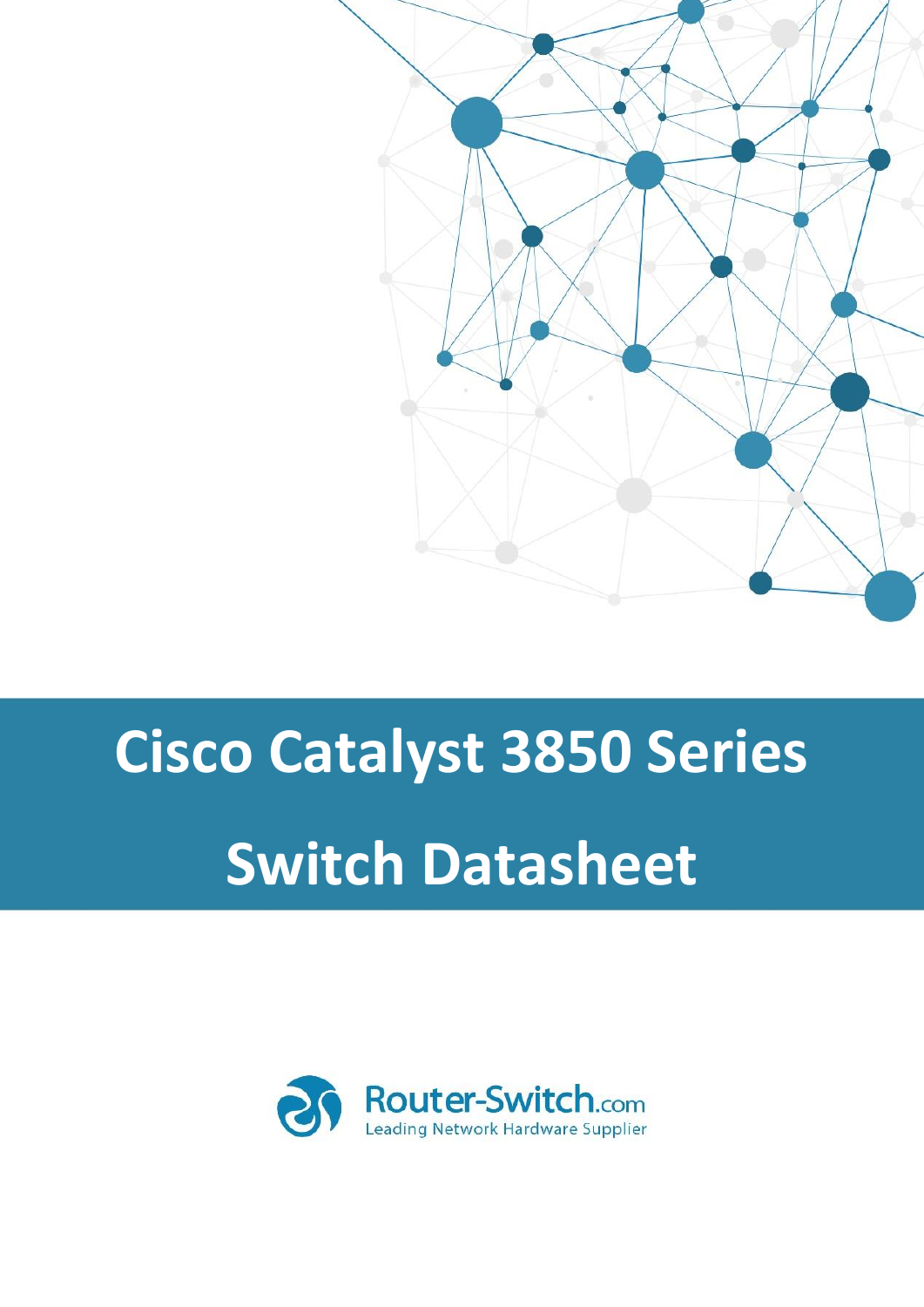# <span id="page-1-0"></span>CONTENT

## **Contact Us**

Tel: +1-626-239-8066 (USA) +852-3050-1066 / +852-3174-6166 /

+852-9795-4940 (Hong Kong)

Fax: +852-3050-1066 (Hong Kong)

Email: cisco@router-switch.com (Sales Inquiries)

ccie-support@router-switch.com (CCIE Technical Support)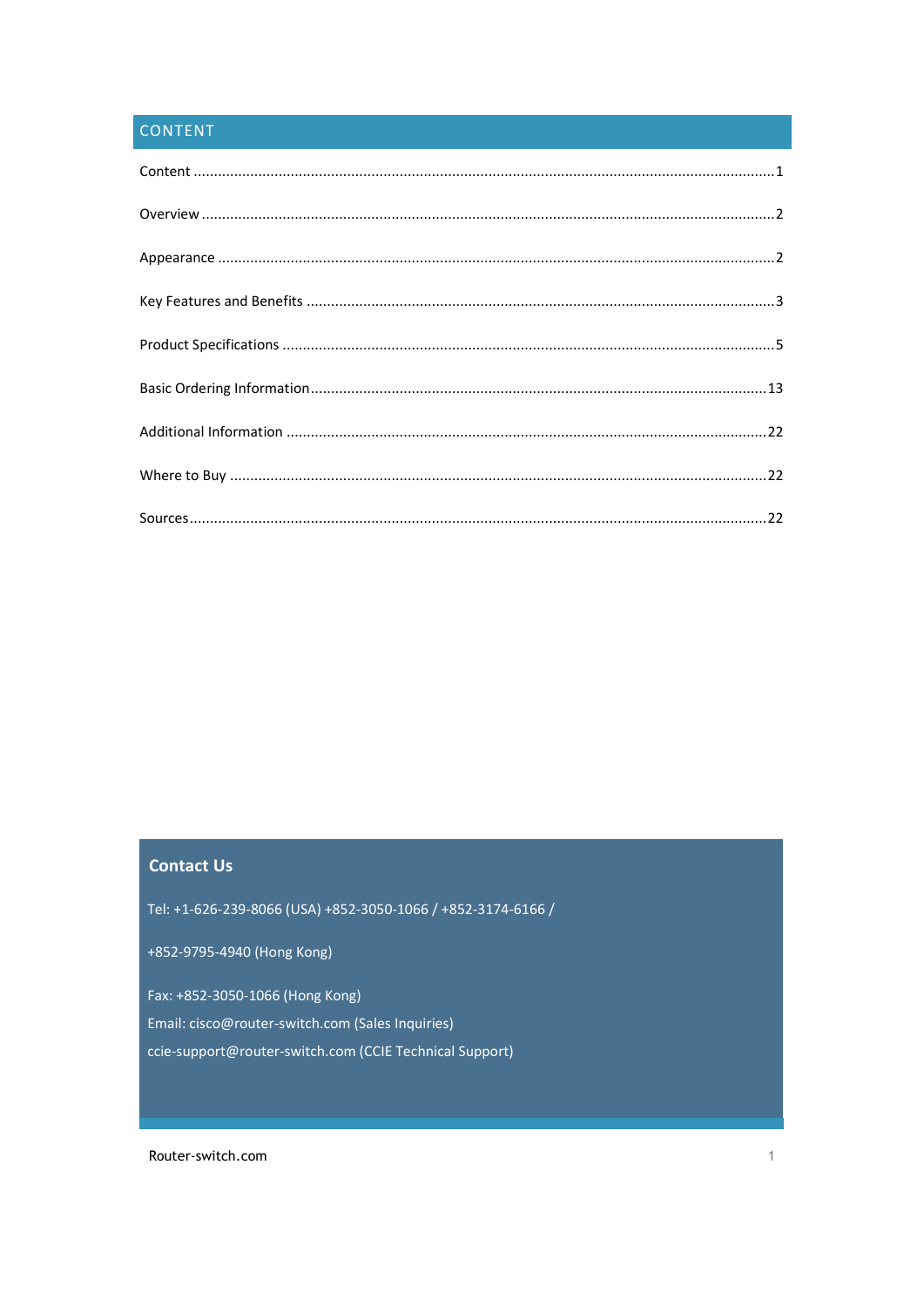## <span id="page-2-0"></span>**OVERVIEW**

The Cisco 3850 series of Catalyst switches is a superior option for advanced converged wired/WiFi networks within medium-to-large scale operations. These are designed for organizations with the need for large data pipes - up to 40Gbps per switch - and a single integrated solution for managing their mixed network through a single, powerful architecture.

The Cisco Catalyst 3850 line has 24 or 48 Gigabit Ethernet ports, along with a modular design for the uplinks, allowing for configurations of either 4x Gigabit Ethernet, 2x 10-Gigabit Ethernet, or 4x 10- Gigabit Ethernet uplinks. Two specialty 3850 models allow for either 12 or 24 SFP+ ports for complete flexibility. The built-in WiFi access point controller can handle up to 50 access points, and 2,000 concurrent users.

## <span id="page-2-1"></span>APPEARANCE

All switches ship with one of the five power supplies (350WAC, 715WAC, 750WAC, 1100WAC, or 440WDC). Figures 1 through 3 show the Cisco Catalyst 3850 Series Switches.

**Figure 1**. Cisco Catalyst 3850 Series Switches

|  | .<br>VI, | <b>TTTTT TTTTT</b> | <b>AFTER CATE SHOPLING</b> |
|--|----------|--------------------|----------------------------|
|  |          |                    |                            |
|  |          | 夏奧爾 医血清 医细胞        |                            |
|  | тŤ       |                    |                            |

**Figure 2.** Cisco Catalyst 3850 Switches with 12 and 24 1/10 Gigabit Ethernet SFP+ Ports

| <b>Care</b>            |   | ---                 |                                 |
|------------------------|---|---------------------|---------------------------------|
| $\sim$<br><b>VEGAS</b> |   | <b>Service</b>      |                                 |
| $\frac{100}{20000}$    |   | <b>MARKET MARK</b>  | <b>ATAN MAR</b>                 |
| na:<br>$\sim$          | ٠ | <b>THE REAL PRO</b> | planets scaled down to plan it. |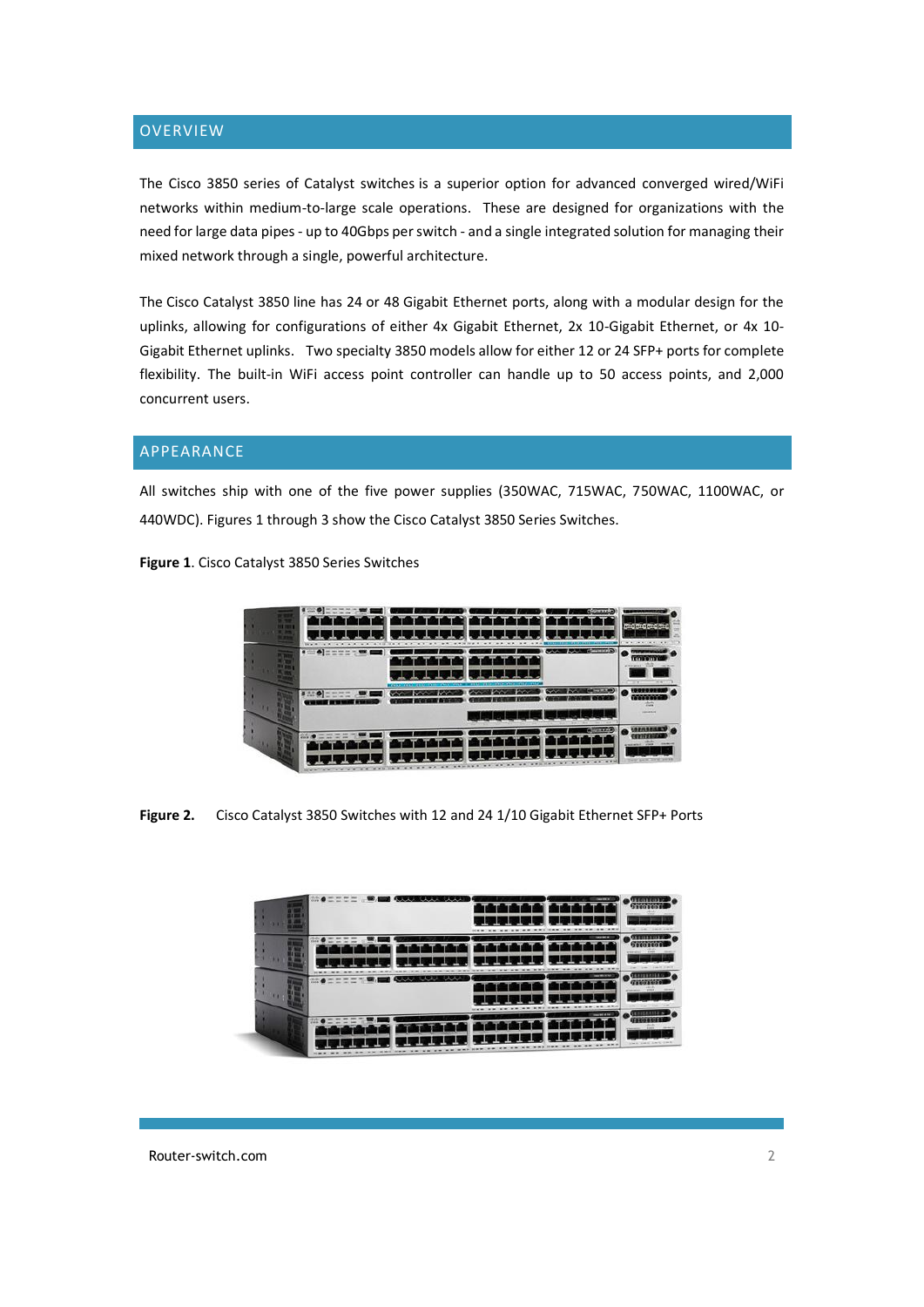**Figure 3.** Cisco Catalyst 3850 Switches with 12 and 24 1 Gigabit Ethernet SFP Ports



**Figure 4.** Cisco Catalyst 3850 Switches with 10 Gigabit Ethernet 48 ports



## <span id="page-3-0"></span>KEY FEATURES AND BENEFITS

## **Features**

#### **Cisco Digital Network Architecture**

• Only Cisco delivers a digital-ready approach that starts at the edge and extends to where applications reside.

#### **Converged wired and wireless**

• The Catalyst 3850 switch gives you smart, simple, and highly secure converged access with an integrated wireless controller. Support up to 100 access points and 2000 wireless clients on each switching entity (switch or stack).

## **Cisco Catalyst Multigigabit Technology**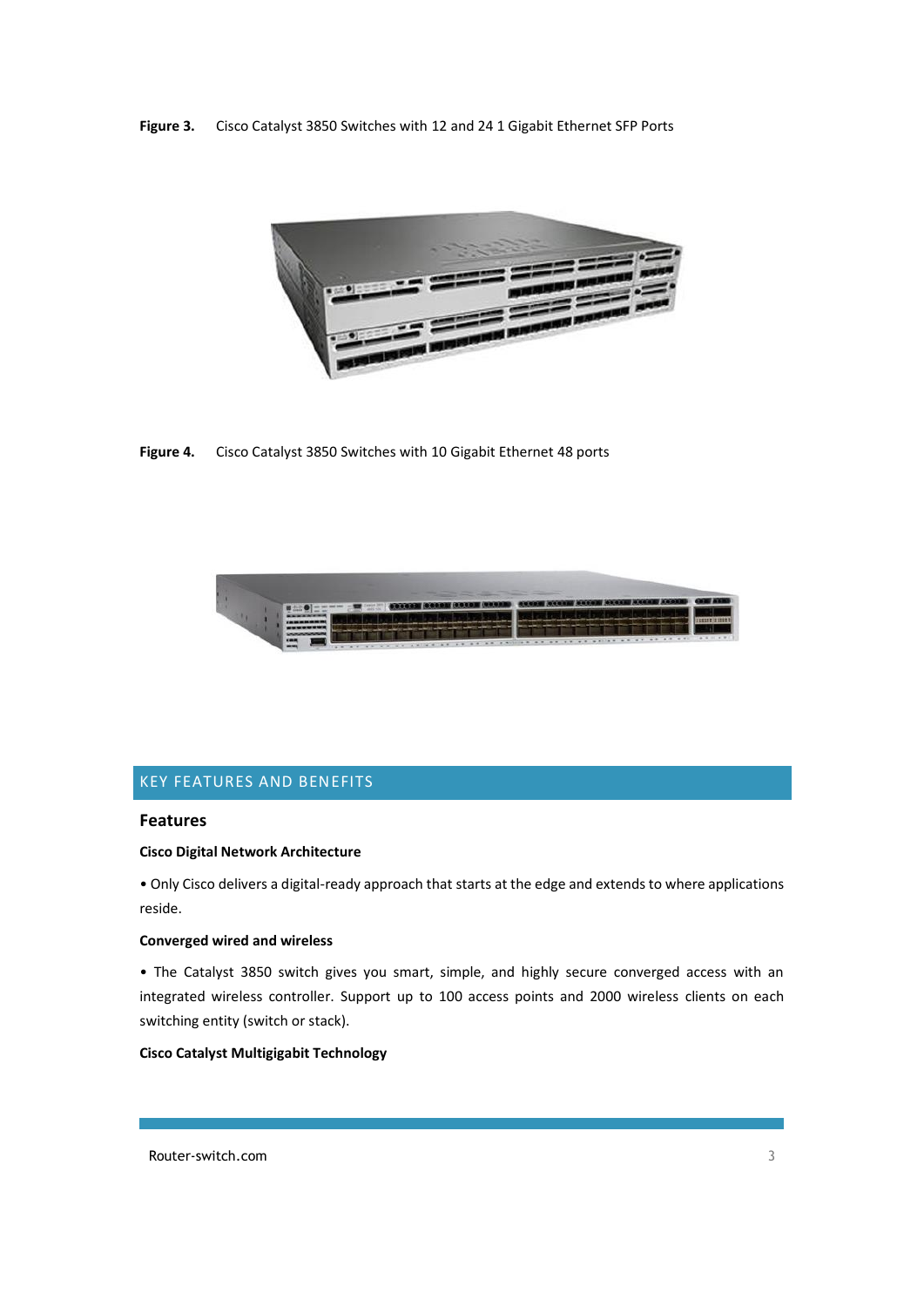• Support 802.11ac Wave 2 with Catalyst Multigigabit Technology and get speeds beyond 1 Gigabit on existing Category 5e/6 cables. The 3850 switch has multigigabit ports to support 1, 2.5, 5, and 10-Gbps speeds on select models.

#### **PoE, PoE+, and UPOE**

• Power your solutions with support for PoE and PoE+ to provide up to 30W of power per port, or 60W of power per port with UPOE. Remove the need for additional electrical cabling and circuits to power your access points and IP phones. Add power to your solutions.

#### **Effective security**

• Get support for Flexible NetFlow, Cisco TrustSec, and MACsec encryption. Use your network as a security sensor and enforcer.

#### **Cisco StackWise-480 technology**

• Achieve scalability and resiliency with 480 Gbps of stack throughput. Get much higher speeds than previous switching generations.

#### **Benefits**

#### **Converged Wired plus Wireless Access**

The Cisco Catalyst 3850 is the first stackable access switching platform that enables wired plus wireless services on a single Cisco IOS XE Software-based platform. With this, Cisco has pioneered a host of rich capabilities such as high availability based on stateful switchover (SSO) on stacking, granular QoS, security, and Flexible Netflow (FNF) across wired and wireless in a seamless fashion. Also, the wired plus wireless features are bundled into a single Cisco IOS Software image, which reduces the number of software images that users have to qualify/certify before enabling them in their network. The single console port for command-line interface (CLI) management reduces the number of touch points to manage for wired plus wireless services, thereby reducing network complexity, simplifying network operations, and lowering the TCO to manage the infrastructure.

Converged wired plus wireless not only improves wireless bandwidth across the network but also the scale of wireless deployment. Each 48-port Cisco Catalyst 3850 provides 40 Gbps of wireless throughput (20 Gbps on the 24-port/12-port models). This wireless capacity increases with the number of members in the stack. This makes sure that the network can scale with current wireless bandwidth requirements, as dictated by IEEE 802.11n-based access points and with future wireless standards such as IEEE 802.11ac. Additionally, the Cisco Catalyst 3850 distributes the wireless controller functions to achieve better scalability. Each Cisco Catalyst 3850 switch/stack can operate as the wireless controller in two modes (Figure 8):

• **Mobility agent (MA):** This is the default mode in which a Cisco Catalyst 3850 switch ships. In this mode the switch is capable of terminating the CAPWAP tunnels from the access points and providing wireless connectivity to wireless clients. Maintaining wireless client databases and configuring and enforcing security and QoS policies for wireless clients and access points can be enforced in this mode. No additional license on top of IP Base is required to operate in the mobility agent mode.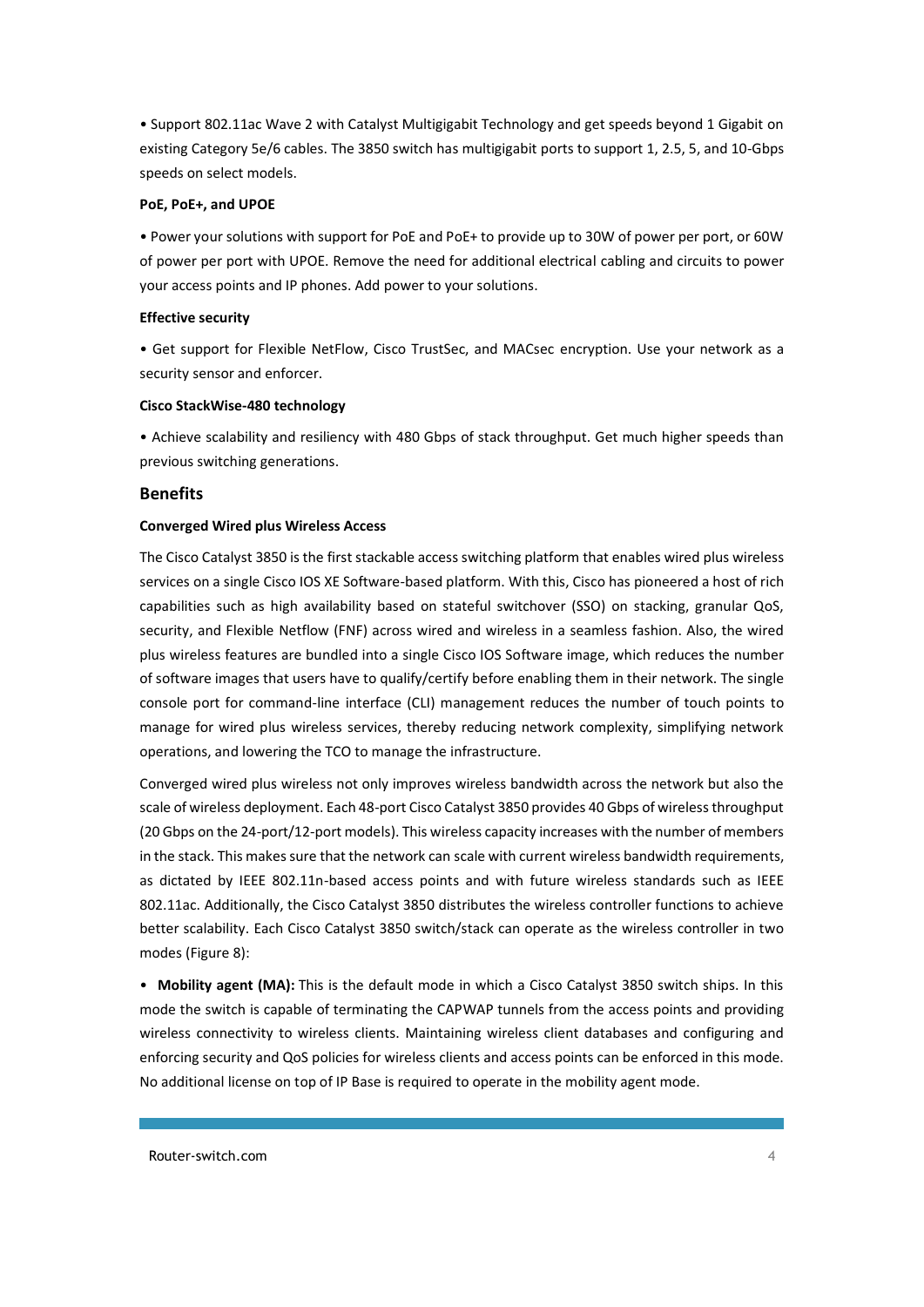• **Mobility controller (MC):** In this mode, the Cisco Catalyst 3850 switch can perform all the mobility agent tasks in addition to mobility coordination, radio resource management (RRM), and Cisco CleanAir® coordination within a mobility subdomain. The mobility controller mode can be enabled on the switch CLI. IP Base license level is required when the Cisco Catalyst 3850 switch is acting as the mobility controller. A centrally located Cisco 5508 Wireless LAN Controller (WLC 5508), Cisco Wireless Services Module 2 (WiSM2) (when running AireOS Version 7.3), and Wireless LAN Controller 5760 can also perform this role for larger deployments.

With mobility agents located in the wiring closets providing 40 Gbps of wireless per 48-port Gigabit Ethernet RJ45 switch (**n** x 40 Gbps for a stack of **n** switches) and mobility controllers managing some of the central wireless functions, the converged access-based wireless deployment provides best-in-class scalability for wireless and significantly improved wireless throughput.



**Figure 5.** Mobility Controller (MC) and Mobility Agent (MA)

# <span id="page-5-0"></span>**PRODUCT SPECIFICATIONS OF CISCO CATALYST 3850 SERIES**

| <b>Cisco Catalyst 3850 Performance Specifications</b> |                                            |
|-------------------------------------------------------|--------------------------------------------|
| <b>Performance Numbers for All Switch Models</b>      |                                            |
| <b>Switching capacity</b>                             | 176 Gbps on 48-port Gigabit Ethernet model |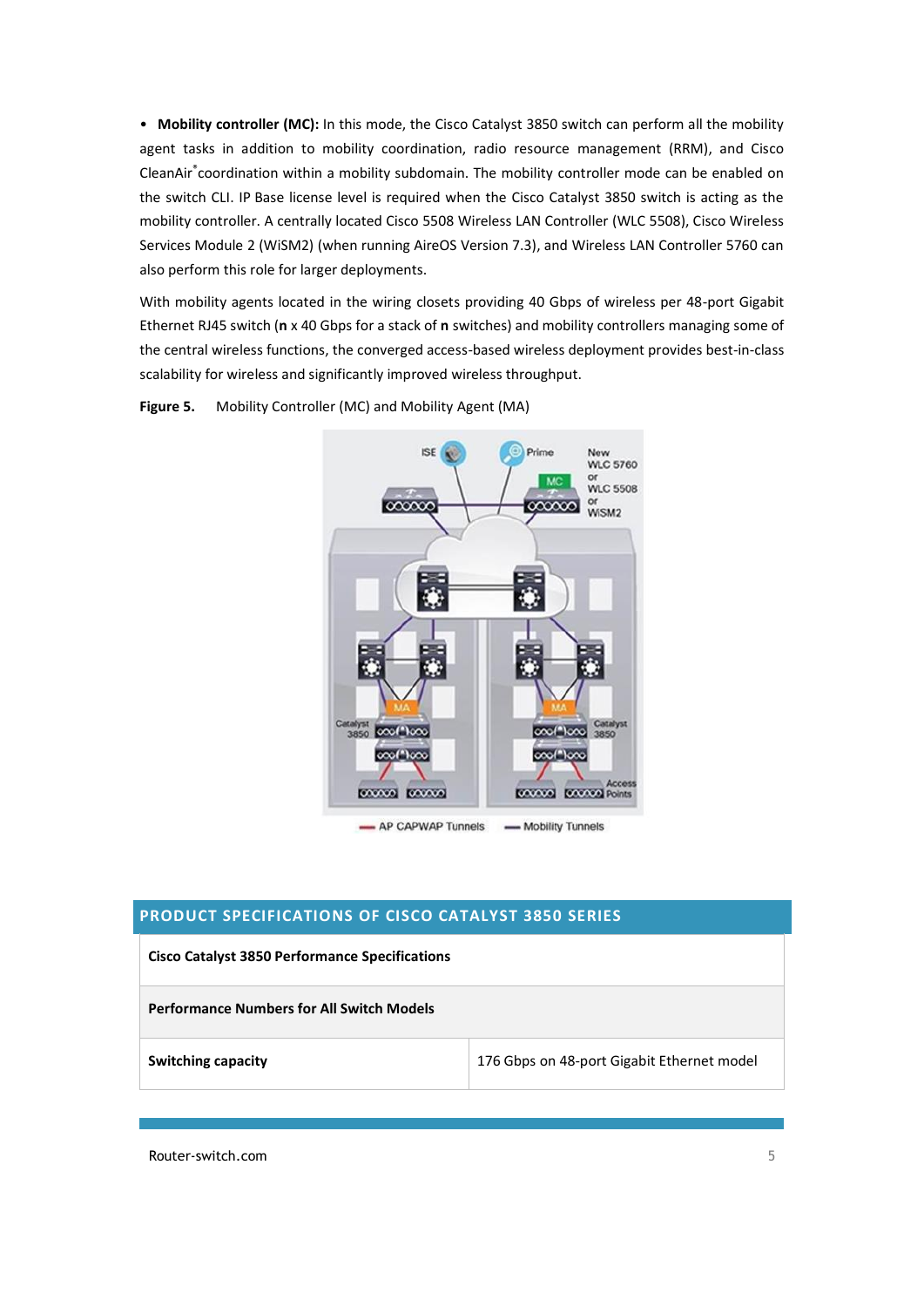|                                                          | 92 Gbps on 24-port Gigabit Ethernet model                      |
|----------------------------------------------------------|----------------------------------------------------------------|
|                                                          | 68 Gbps on 12-port Gigabit Ethernet model                      |
|                                                          | 640 Gbps on 24-port Multigigabit Ethernet<br>model             |
|                                                          | 472 Gbps on 48-port Multigigabit Ethernet<br>model             |
|                                                          | 1280 Gbps on 48-port 10 Gigabit Ethernet SFP+<br>model         |
|                                                          | 640 Gbps on 24-port 10 Gigabit Ethernet SFP+<br>model          |
|                                                          | 320 Gbps on 12-port 10 Gigabit Ethernet SFP+<br>model          |
| <b>Stacking bandwidth</b>                                | 480 Gbps                                                       |
| <b>Total number of MAC addresses</b>                     | 32,000                                                         |
| Total number of IPv4 routes (ARP plus learned<br>routes) | 24,000                                                         |
| <b>FNF</b> entries                                       | 48,000 flow on 48-port Gigabit Ethernet models                 |
|                                                          | 24,000 flows on 12-port and 24-port Gigabit<br>Ethernet models |
|                                                          | 96,000 flows on 48-port 10 Gigabit Ethernet                    |
|                                                          | SFP+ model                                                     |
|                                                          | 48,000 flows on 24-port 10 Gigabit Ethernet<br>SFP+ model      |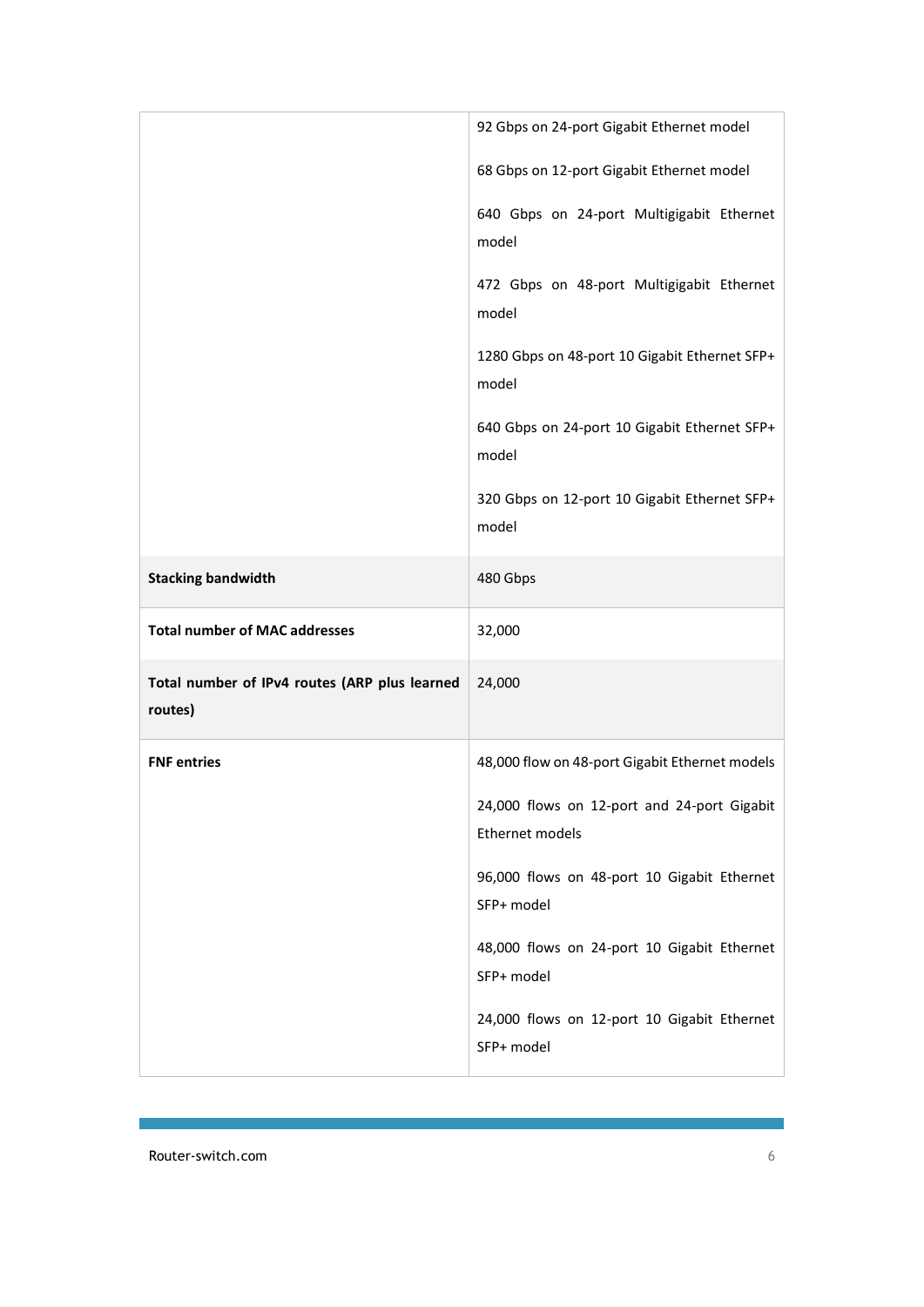| <b>DRAM</b>                                                                                                                                                                      | 4 GB (8 GB on 48-port SFP+ model)                                                                        |  |
|----------------------------------------------------------------------------------------------------------------------------------------------------------------------------------|----------------------------------------------------------------------------------------------------------|--|
| <b>Flash</b>                                                                                                                                                                     | 2 GB (4 GB on 12-port and 24-port SFP+ models,<br>8 GB on 48-port SFP+ model)                            |  |
| <b>VLAN IDs</b>                                                                                                                                                                  | 4,000                                                                                                    |  |
| Total switched virtual interfaces (SVIs)                                                                                                                                         | 1,000                                                                                                    |  |
| Jumbo frame                                                                                                                                                                      | 9198 bytes                                                                                               |  |
| Total routed ports per 3850 stack                                                                                                                                                | 208                                                                                                      |  |
| <b>Wireless</b>                                                                                                                                                                  |                                                                                                          |  |
| Number of access points per switch/stack                                                                                                                                         | 100                                                                                                      |  |
| Number of wireless clients per switch/stack                                                                                                                                      | 2000                                                                                                     |  |
| Total number of WLANs per switch                                                                                                                                                 | 64                                                                                                       |  |
| Wireless bandwidth per switch                                                                                                                                                    | Up to 40 Gbps on 48-port Gigabit Ethernet<br>model<br>Up to 20 Gbps on 24-port Gigabit Ethernet<br>model |  |
|                                                                                                                                                                                  |                                                                                                          |  |
| <b>Supported Aironet access point series</b>                                                                                                                                     | 3600, 3500, 2600, 1600, 1260, 1140, 1040                                                                 |  |
| Forwarding Rate of Switch Models (with 2 x 10 Gigabit + 2 x 1 Gigabit Ethernet uplinks for 12-Port<br>and 24-Port Models and 4 x 10 Gigabit Ethernet Uplinks for 48-Port Models) |                                                                                                          |  |
| Model                                                                                                                                                                            | <b>Forwarding Rate</b>                                                                                   |  |
| WS-C3850-12S                                                                                                                                                                     | 50.5 Mpps                                                                                                |  |
| <b>WS-C3850-24T</b>                                                                                                                                                              | 68.4 Mpps                                                                                                |  |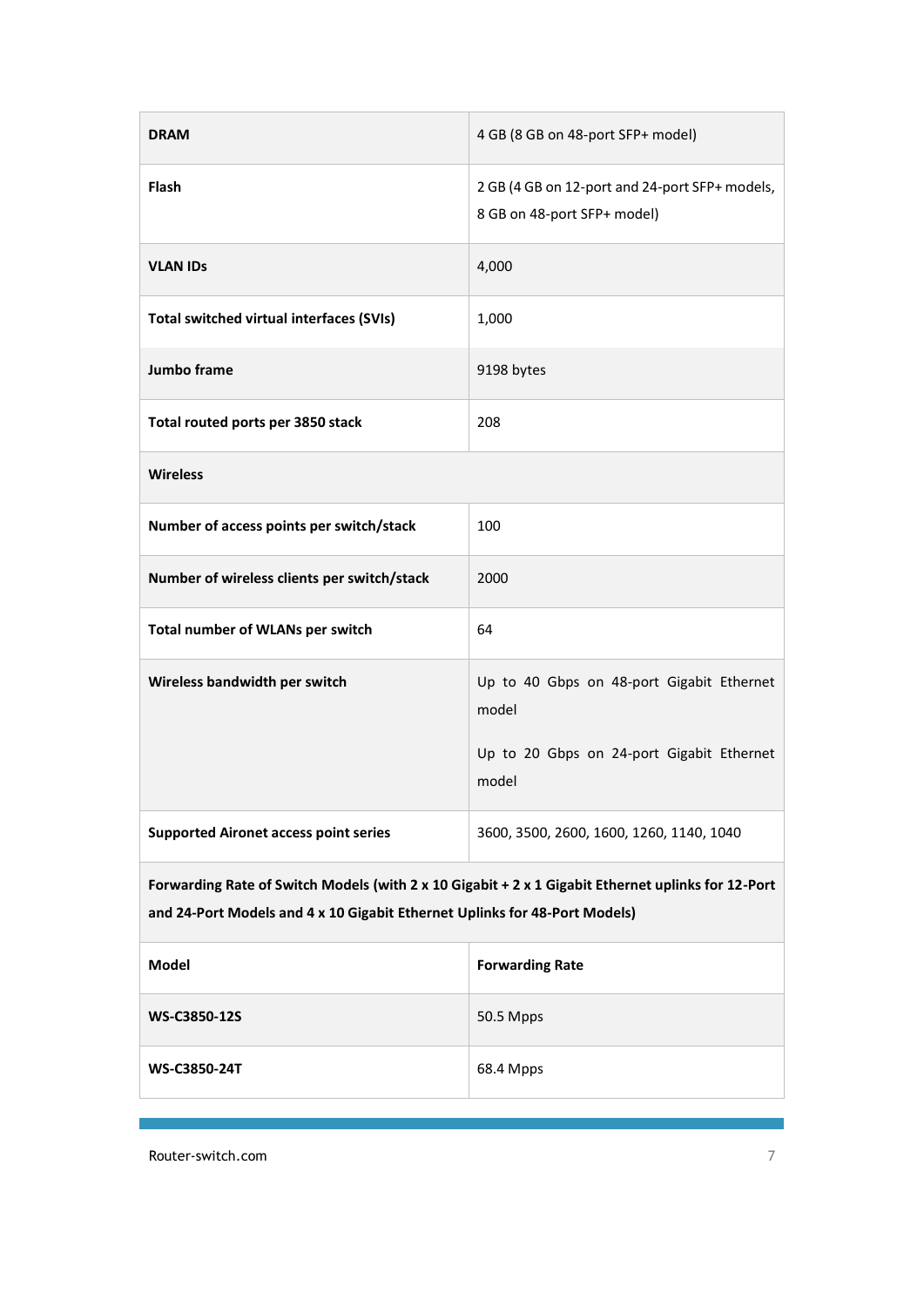| <b>WS-C3850-24P</b>  |                        |
|----------------------|------------------------|
| <b>WS-C3850-24S</b>  |                        |
| <b>WS-C3850-48T</b>  | 130.95 Mpps            |
| <b>WS-C3850-48P</b>  |                        |
| <b>WS-C3850-48F</b>  |                        |
| <b>WS-C3850-24XU</b> | 500 Mpps (80B packets) |
| WS-C3850-12X48U      | 460 Mpps (64B packets) |
| <b>WS-C3850-12XS</b> | 227.28 Mpps            |
| WS-C3850-24XS        | 454.55 Mpps            |
| <b>WS-C3850-48XS</b> | 909 Mpps               |

**Dimensions, Weight, Acoustic, MTBF, and Environmental Range**

| Dimensions (H x W x D) | <b>Inches</b>                  | <b>Centimeters</b> |
|------------------------|--------------------------------|--------------------|
| <b>WS-C3850-12S</b>    | $1.75 \times 17.5 \times 17.7$ | 4.45 x 44.5 x 45.0 |
| WS-C3850-24S           |                                |                    |
| <b>WS-C3850-24T</b>    |                                |                    |
| WS-C3850-24P           |                                |                    |
| <b>WS-C3850-48T</b>    |                                |                    |
| <b>WS-C3850-48P</b>    |                                |                    |
| <b>WS-C3850-48F</b>    | $1.75 \times 17.5 \times 19.2$ | 4.45 x 44.5 x 48.8 |
| WS-C3850-48U           |                                |                    |
| WS-C3850-24U           |                                |                    |
|                        |                                |                    |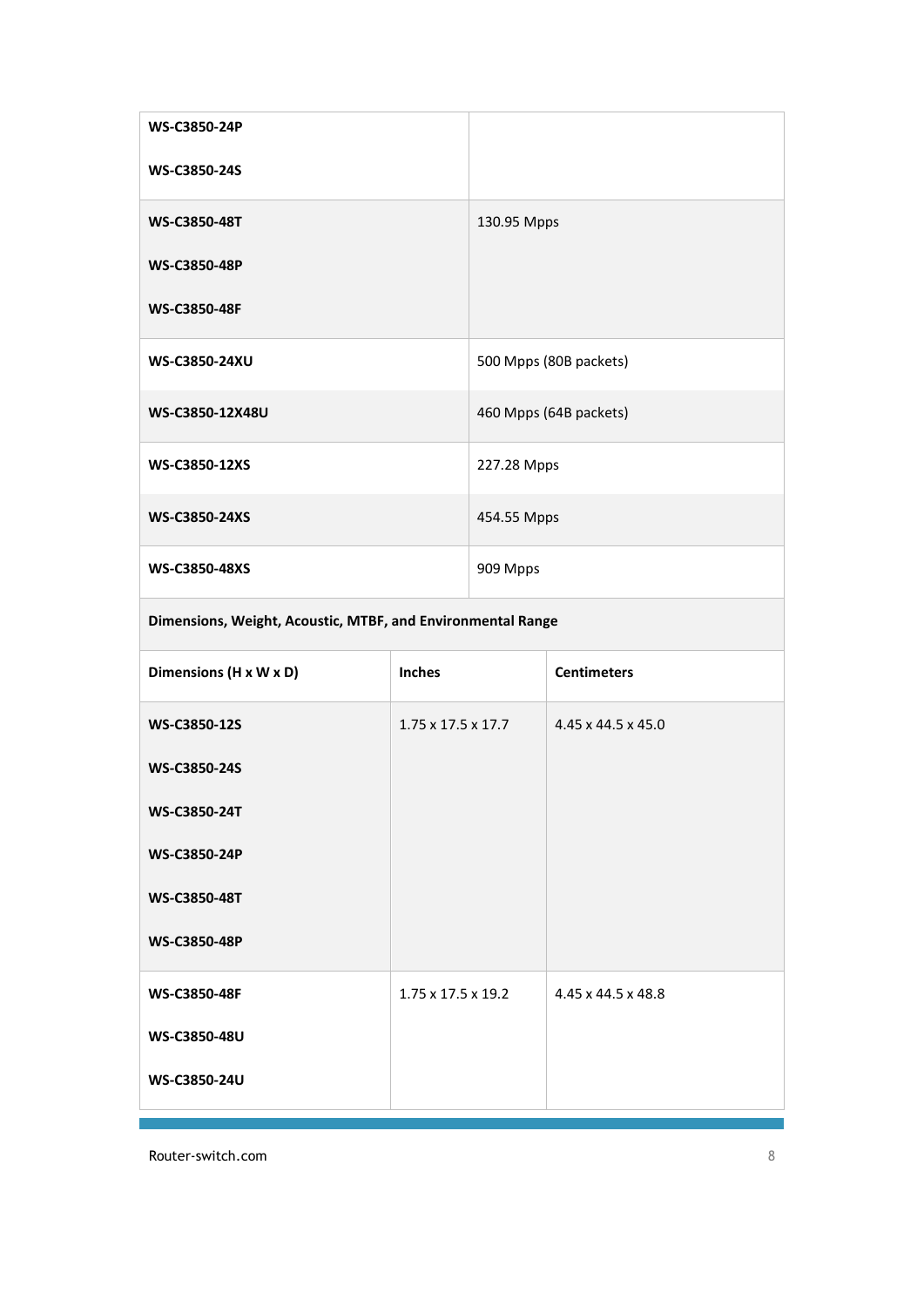| <b>WS-C3850-24XU</b> |                                |                    |
|----------------------|--------------------------------|--------------------|
| WS-C3850-12X48U      |                                |                    |
| WS-C3850-12XS        | $1.75 \times 17.5 \times 17.7$ | 4.45 X 44.5 x 45.0 |
| WS-C3850-24XS        |                                |                    |
| <b>WS-C3850-48XS</b> | $1.75 \times 17.5 \times 20.1$ | 4.45 X 44.5 x 51.1 |
| Weight               | <b>Pounds</b>                  | <b>Kilograms</b>   |
| WS-C3850-12S         | 15.48                          | 7.02               |
| WS-C3850-24S         | 15.5                           | 7.03               |
| WS-C3850-24T         | 15.9                           | 7.2                |
| WS-C3850-24P         | 16.3                           | 7.4                |
| WS-C3850-24U         | 16.5                           | 7.5                |
| WS-C3850-48T         | 17.0                           | 7.7                |
| WS-C3850-48P         | 17.4                           | 7.9                |
| WS-C3850-48F         | 17.6                           | 8.0                |
| WS-C3850-48U         | 17.6                           | 8.0                |
| WS-C3850-24XU        | 17.6                           | 8.0                |
| WS-C3850-12X48U      | 17.6                           | 8.0                |
| WS-C3850-12XS        | 12.9                           | 5.8                |
| WS-C3850-24XS        | 13.5                           | 6.1                |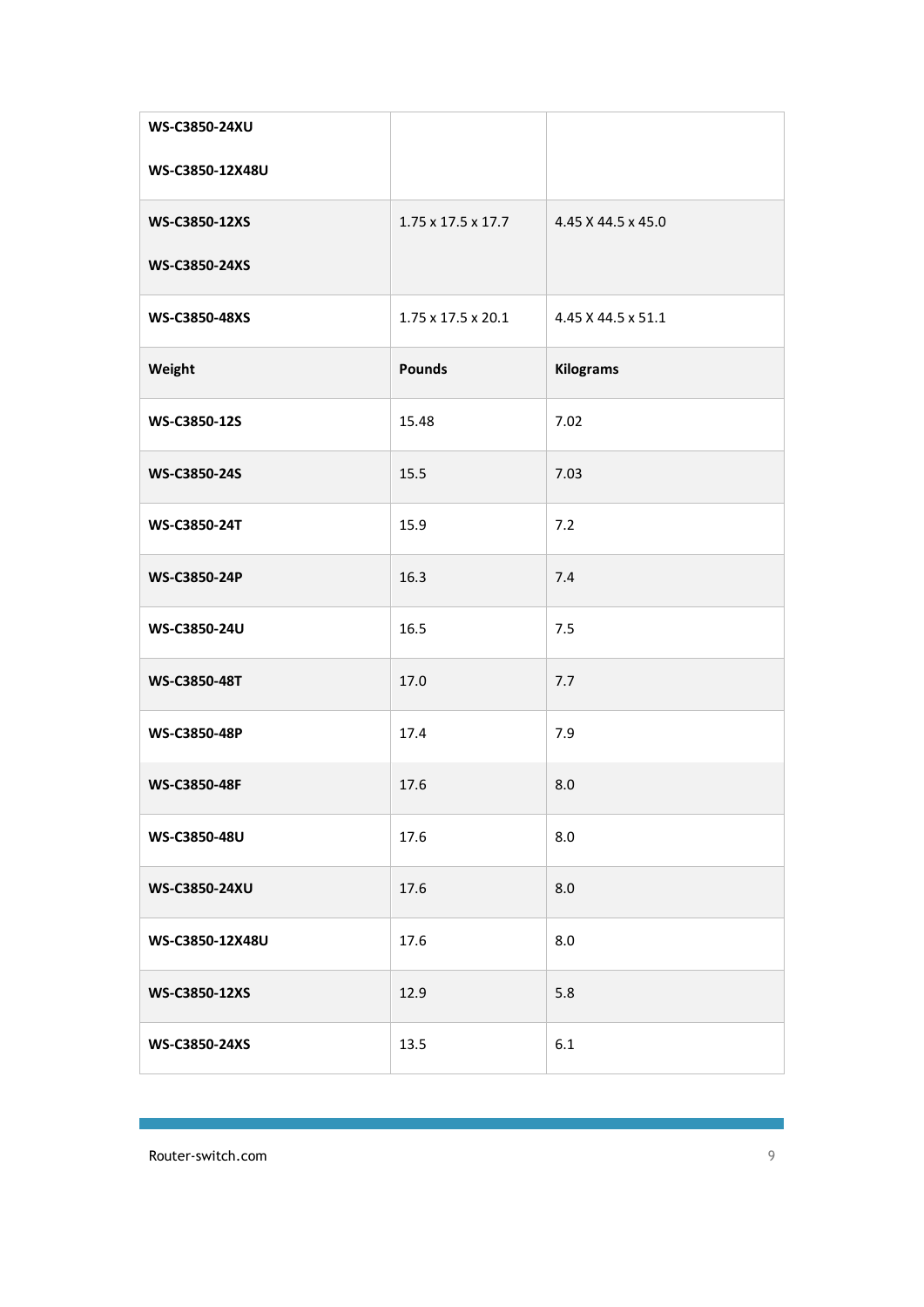| <b>WS-C3850-48XS</b> | 16.42   | 7.45 |
|----------------------|---------|------|
| C3850-NM-4-1G        | 0.66    | 0.30 |
| C3850-NM-2-10G       | 0.71    | 0.32 |
| C3850-NM-4-10G       | 0.75    | 0.34 |
| C3850-NM-8-10G       | 0.74    | 0.34 |
| C3850-NM-2-40G       | 0.62    | 0.28 |
| <b>MTBF Hours</b>    |         |      |
| WS-C3850-12S         | 315,840 |      |
| WS-C3850-24S         | 300,760 |      |
| WS-C3850-24T         | 303,230 |      |
| WS-C3850-24P         | 269,450 |      |
| WS-C3850-24U         | 237,310 |      |
| WS-C3850-48T         | 303,660 |      |
| WS-C3850-48P         | 241,050 |      |
| WS-C3850-48F         | 241,050 |      |
| WS-C3850-48U         | 205,110 |      |
| WS-C3850-24XU        | 203,150 |      |
| WS-C3850-12X48U      | 202,030 |      |
| WS-C3850-12XS        | 371,440 |      |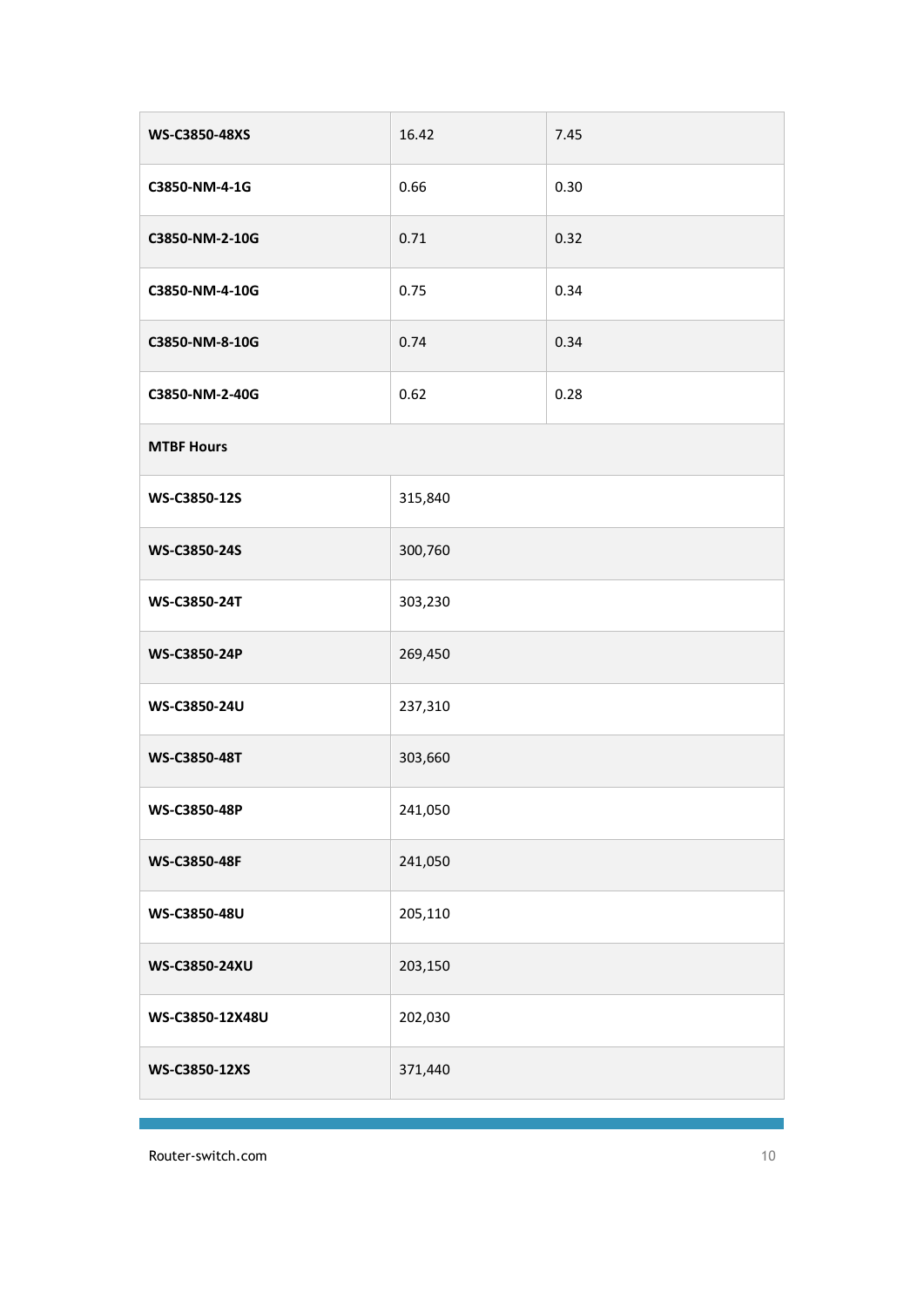| WS-C3850-24XS                             | 307,990                                                    |
|-------------------------------------------|------------------------------------------------------------|
| WS-C3850-32XS                             | 307,990                                                    |
| WS-C3850-48XS                             | 286,900                                                    |
| PWR-C1-350WAC                             | 580,710                                                    |
| <b>PWR-C1-715WAC</b>                      | 664,055                                                    |
| <b>PWR-C1-1100WAC</b>                     | 392,174                                                    |
| PWR-C1-440WDC                             | 469,350                                                    |
| C3850-NM-4-1G                             | 7,052,100                                                  |
| C3850-NM-2-10G                            | 4,315,970                                                  |
| C3850-NM-4-10G                            | 3,835,330                                                  |
| C3850-NM-8-10G                            | 6,544,410                                                  |
| C3850-NM-2-40G                            | 9,303,100                                                  |
| <b>Environmental Ranges</b>               |                                                            |
| With AC power supply                      | Normal operating temperature and altitudes:                |
| <b>Operating environment and altitude</b> | • -5ºC to +45ºC, up to 5000 feet (1500m)                   |
|                                           | • -5ºC to +40ºC, up to 10,000 feet (3000m)                 |
|                                           | * Minimum ambient temperature for cold start is 32°F (0°C) |
|                                           | Short-term exceptional conditions:                         |
|                                           | • -5ºC to +50ºC, up to 5000 feet (1500m)                   |
|                                           | • -5ºC to +45ºC, up to 10,000 feet (3000m)                 |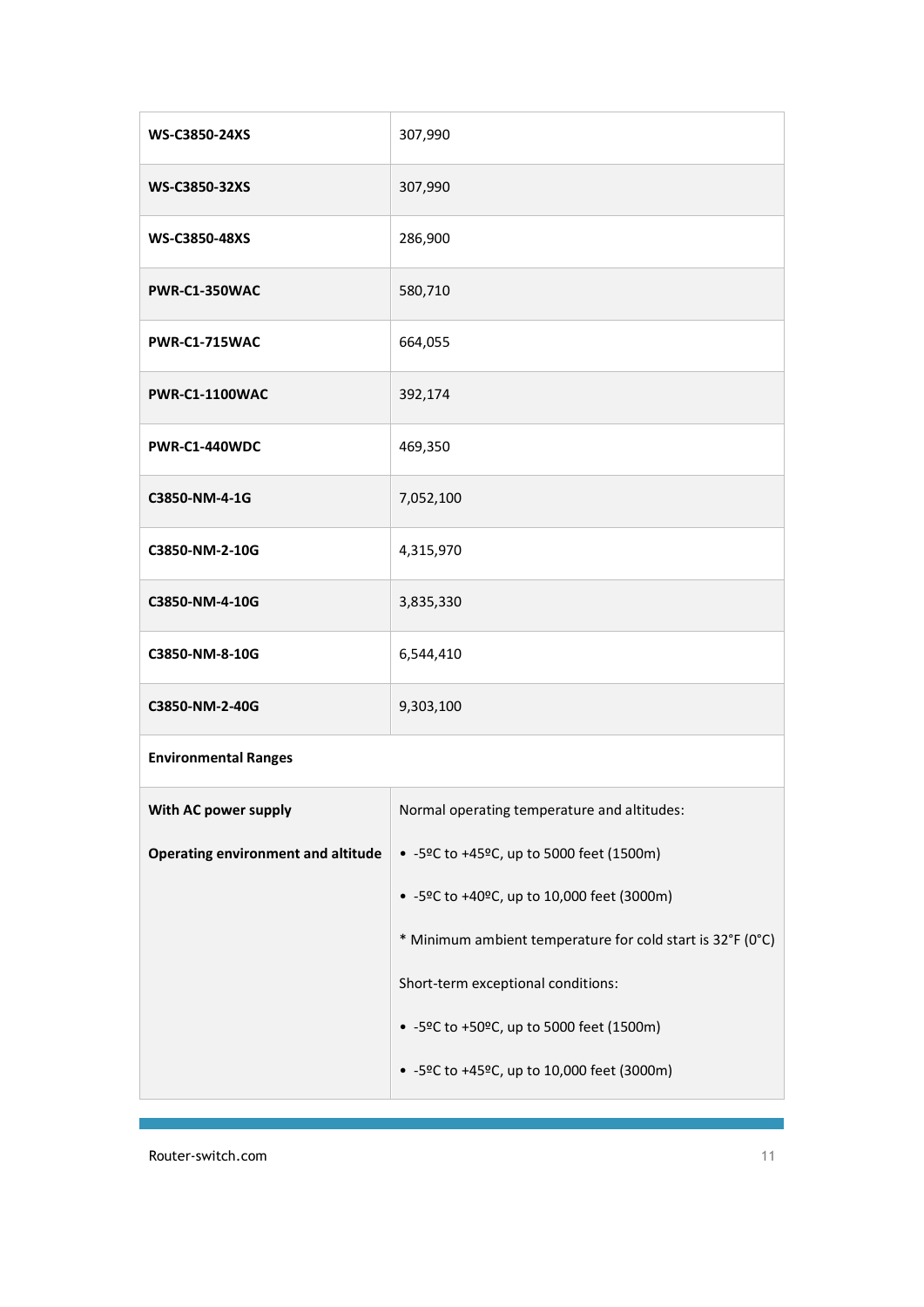|                                                                    | • -5ºC to +45ºC, at sea level with single fan failure                  |
|--------------------------------------------------------------------|------------------------------------------------------------------------|
|                                                                    | * Not more than following in one-year period: 96                       |
|                                                                    | consecutive hours, or 360 hours total, or 15 occurrences.              |
| With DC power supply                                               | Normal operating temperature and altitudes:                            |
| <b>Operating environment and altitude</b>                          | • -5ºC to +45ºC, up to 6000 feet (1800m)                               |
| (NEBS)                                                             | • -5ºC to +40ºC, up to 10,000 feet (3000m)                             |
|                                                                    | • -5ºC to +35ºC, up to 13,000 feet (4000m)                             |
|                                                                    | Short-term* exceptional conditions:                                    |
|                                                                    | • -5ºC to +55ºC, up to 6000 feet (1800m)                               |
|                                                                    | • -5ºC to +50ºC, up to 10,000 feet (3000m)                             |
|                                                                    | • -5ºC to +45ºC, up to 13,000 feet (4000m)                             |
|                                                                    | • -5ºC to +45ºC, at sea level with single fan failure                  |
|                                                                    | *Not more than following inone-year period: 96                         |
|                                                                    | consecutive hours, or 360 hours total, or 15 occurrences.              |
| <b>Relative humidity</b>                                           | 10% to 95%, noncondensing                                              |
| <b>Acoustic noise</b>                                              | With AC or DC power supply (with 24 PoE+ ports loaded):                |
| Measured per ISO 7779 and declared                                 | • LpA: 43dB typical, 45dB maximum                                      |
| per ISO 9296                                                       |                                                                        |
|                                                                    | • LwA: 5.2B typical, 5.5B maximum                                      |
| Bystander positions operating to an<br>ambient temperature of 25°C | Typical: Noise emission for a typical configuration                    |
|                                                                    | Maximum: Statistical maximum to account for variation in<br>production |
| <b>Storage environment</b>                                         | Temperature: -40ºC to 70ºC                                             |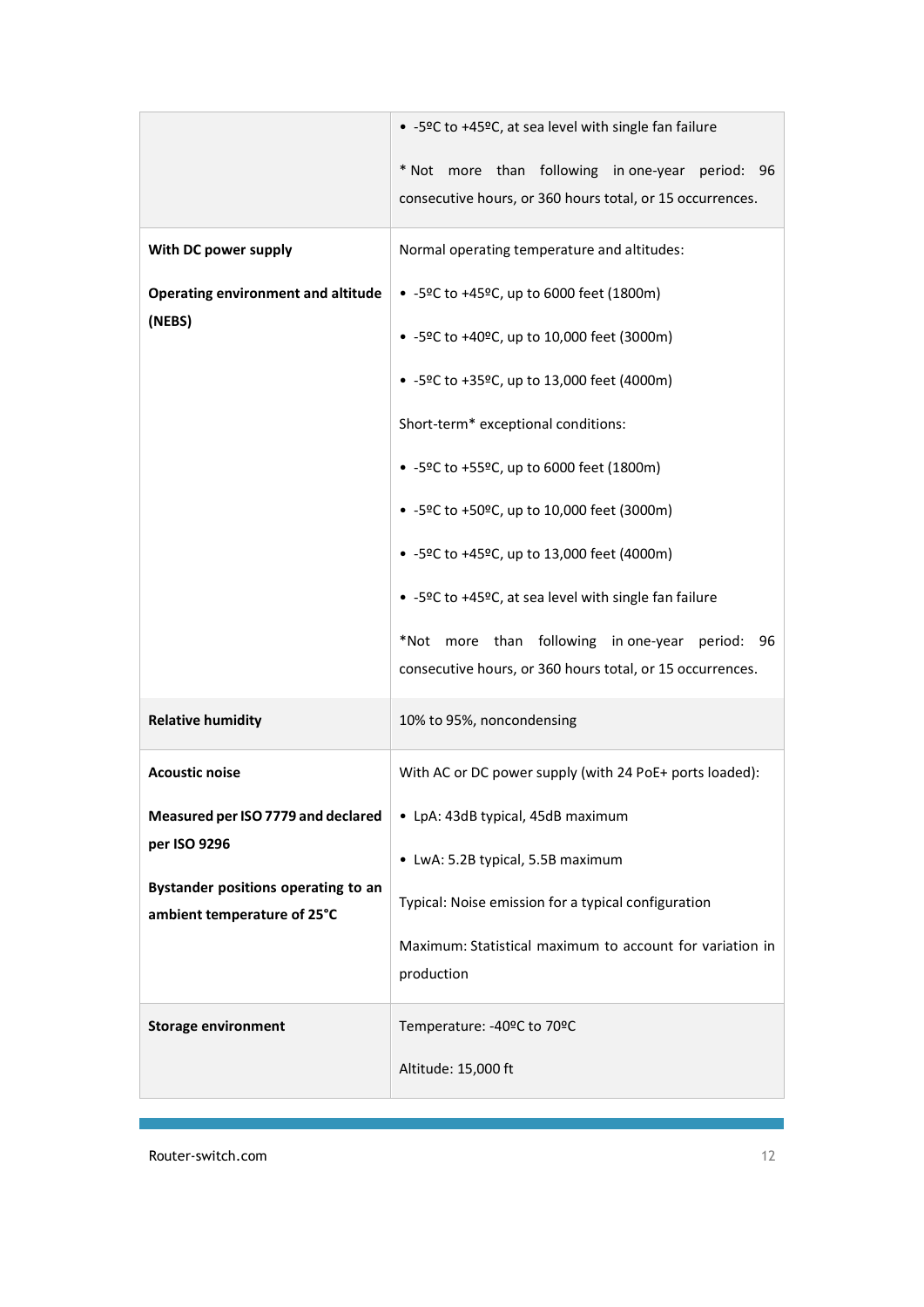| <b>Vibration</b> | Operating: 0.41Grms from 3 to 500Hz with spectral break<br>points of 0.0005 G2/Hz at 10Hz and 200Hz 5dB/octave roll<br>off at each end.    |
|------------------|--------------------------------------------------------------------------------------------------------------------------------------------|
|                  | Nonoperating: 1.12Grms from 3 to 500Hz with spectral<br>break points of 0.0065 G2/Hz at 10Hz and 100Hz 5dB/octave<br>roll off at each end. |
| <b>Shock</b>     | Operating: 30G, 2ms half sine                                                                                                              |
|                  | Nonoperating: 55G, 10ms trapezoid                                                                                                          |

<span id="page-13-0"></span>

| CISCO CATALYST 3850 SERIES BASIC ORDERING INFORMATION |                                                                                                                                                               |
|-------------------------------------------------------|---------------------------------------------------------------------------------------------------------------------------------------------------------------|
| <b>Product Number</b>                                 | <b>Product Description</b>                                                                                                                                    |
| <b>Cisco Catalyst 3850 Series</b>                     |                                                                                                                                                               |
| <b>WS-C3850-24T-L</b>                                 | Stackable 24 10/100/1000 Ethernet ports, with 350WAC power supply                                                                                             |
|                                                       | 1 RU, LAN Base feature set (StackPower cables need to be purchased<br>separately)                                                                             |
| <b>WS-C3850-48T-L</b>                                 | Stackable 48 10/100/1000 Ethernet ports, with 350WAC power supply<br>1 RU, LAN Base feature set (StackPower cables need to be purchased<br>separately)        |
| <b>WS-C3850-24P-L</b>                                 | Stackable 24 10/100/1000 Ethernet PoE+ ports, with 715WAC power<br>supply, 1 RU, LAN Base feature set (StackPower cables need to be<br>purchased separately)  |
| WS-C3850-24U-L                                        | Stackable 24 10/100/1000 Ethernet UPOE ports, with 1100WAC power<br>supply, 1 RU, LAN Base feature set (StackPower cables need to be<br>purchased separately) |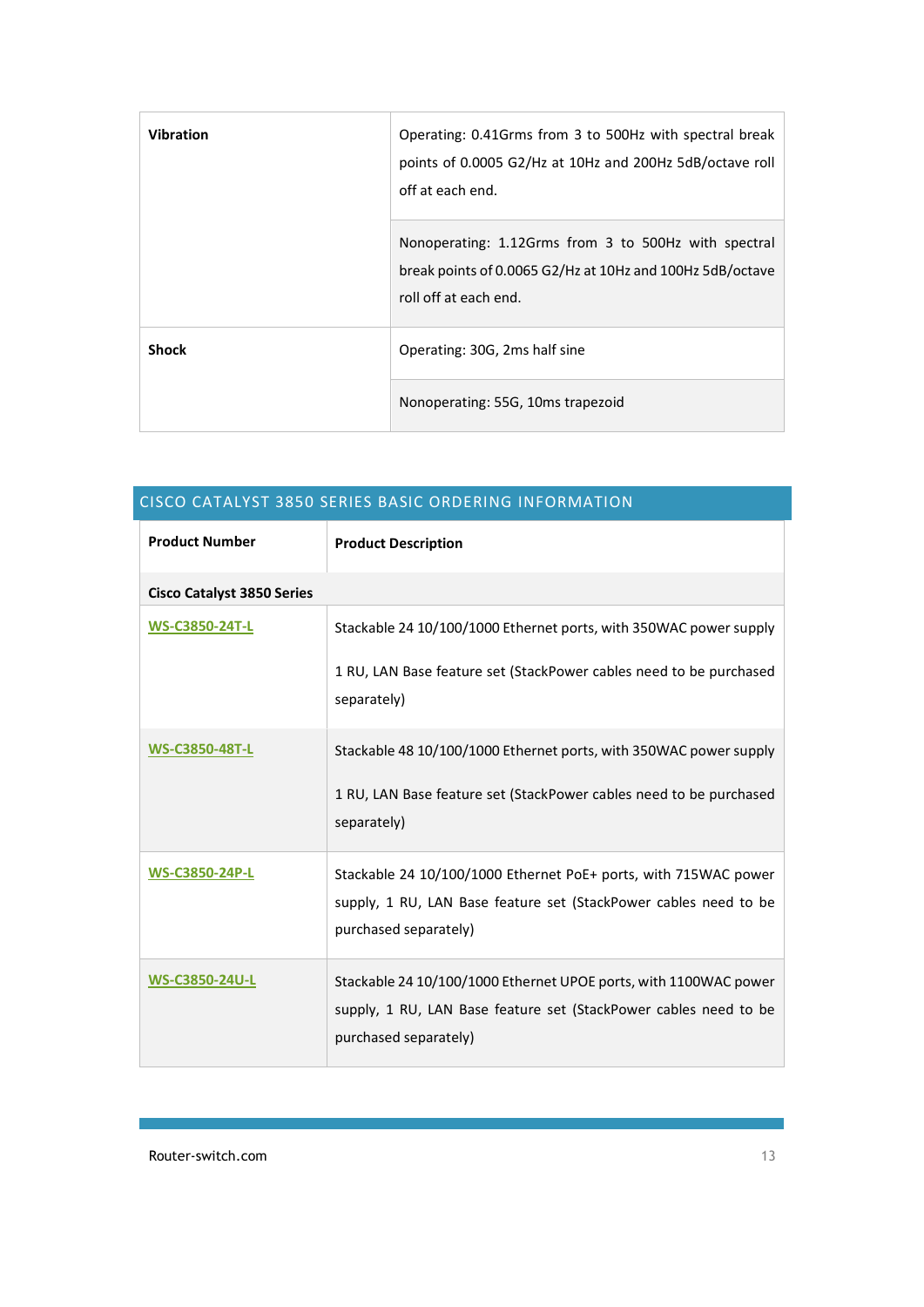| <b>WS-C3850-48P-L</b> | Stackable 48 10/100/1000 Ethernet PoE+ ports, with 715WAC power<br>supply, 1 RU, LAN Base feature set (StackPower cables need to be<br>purchased separately)  |
|-----------------------|---------------------------------------------------------------------------------------------------------------------------------------------------------------|
| <b>WS-C3850-48F-L</b> | Stackable 48 10/100/1000 Ethernet PoE+ ports, with 1100WAC power<br>supply, 1 RU, LAN Base feature set (StackPower cables need to be<br>purchased separately) |
| WS-C3850-48U-L        | Stackable 48 10/100/1000 Ethernet UPOE ports, with 1100WAC power<br>supply, 1 RU, LAN Base feature set (StackPower cables need to be<br>purchased separately) |
| <b>WS-C3850-24T-S</b> | Stackable 24 10/100/1000 Ethernet ports, with 350WAC power supply<br>1 RU, IP Base feature set                                                                |
| <b>WS-C3850-48T-S</b> | Stackable 48 10/100/1000 Ethernet ports, with 350WAC power supply<br>1 RU, IP Base feature set                                                                |
| <b>WS-C3850-24P-S</b> | Stackable 24 10/100/1000 Ethernet PoE+ ports, with 715WAC power<br>supply, 1 RU, IP Base feature set                                                          |
| <b>WS-C3850-24U-S</b> | Stackable 24 10/100/1000 Ethernet UPOE ports, with 1100WAC power<br>supply, 1 RU, IP Base feature set                                                         |
| <u>WS-C3850-48P-S</u> | Stackable 48 10/100/1000 Ethernet PoE+ ports, with 715WAC power<br>supply, 1 RU, IP Base feature set                                                          |
| <b>WS-C3850-48F-S</b> | Stackable 48 10/100/1000 Ethernet PoE+ ports, with 1100WAC power<br>supply, 1 RU, IP Base feature set                                                         |
| WS-C3850-48U-S        | Stackable 48 10/100/1000 Ethernet UPOE ports, with 1100WAC power<br>supply, 1 RU, IP Base feature set                                                         |
| <b>WS-C3850-24T-E</b> | Stackable 24 10/100/1000 Ethernet ports, with 350WAC power supply                                                                                             |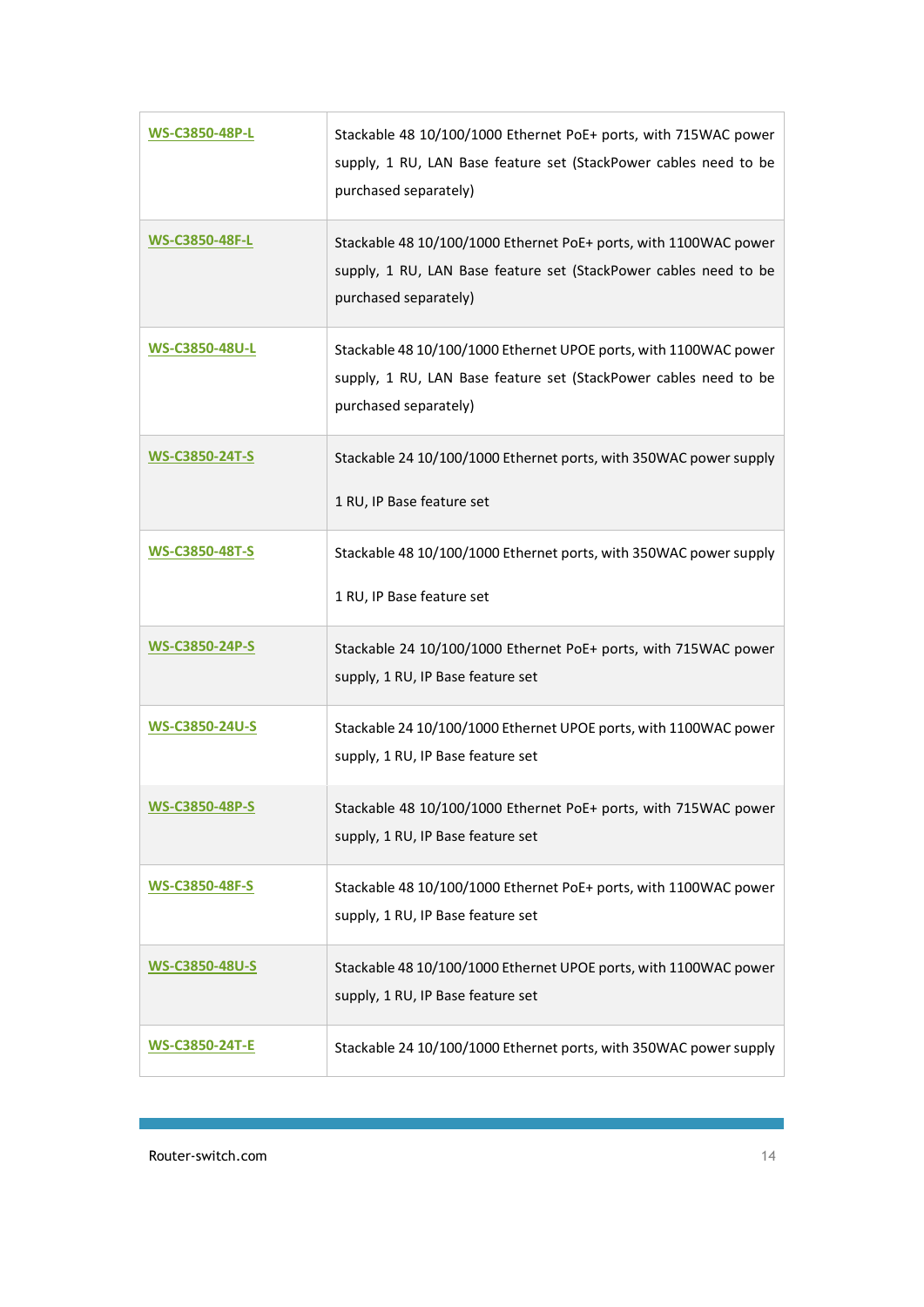|                        | 1 RU, IP Services feature set                                                                                                                |
|------------------------|----------------------------------------------------------------------------------------------------------------------------------------------|
| <b>WS-C3850-48T-E</b>  | Stackable 48 10/100/1000 Ethernet ports, with 350WAC power supply<br>1 RU, IP Services feature set                                           |
| <b>WS-C3850-24P-E</b>  | Stackable 24 10/100/1000 Ethernet PoE+ ports, with 715WAC power<br>supply, 1 RU, IP Services feature set                                     |
| <b>WS-C3850-24U-E</b>  | Stackable 24 10/100/1000 Ethernet UPOE ports, with 1100WAC power<br>supply, 1 RU, IP Services feature set                                    |
| <b>WS-C3850-48P-E</b>  | Stackable 48 10/100/1000 Ethernet PoE+ ports, with 715WAC power<br>supply, 1 RU, IP Services feature set                                     |
| <b>WS-C3850-48F-E</b>  | Stackable 48 10/100/1000 Ethernet PoE+ ports, with 1100WAC power<br>supply, 1 RU, IP Services feature set                                    |
| <b>WS-C3850-48U-E</b>  | Stackable 48 10/100/1000 Ethernet UPOE ports, with 1100WAC power<br>supply, 1 RU, IP Services feature set                                    |
| WS-C3850-12X48U-L      | Stackable 48 10/100/1000 with 12 100Mbps/1/2.5/5/10 Gbps UPOE<br>Ethernet ports, with 1100W AC power supply, 1RU, LAN Base feature<br>set    |
| WS-C3850-12X48U-S      | Stackable 48 10/100/1000 with 12 100Mbps/1/2.5/5/10 Gbps UPOE<br>Ethernet ports, with 1100W AC power supply, 1RU, IP Base feature set        |
| WS-C3850-12X48U-E      | Stackable 48 10/100/1000 with 12 100Mbps/1/2.5/5/10 Gbps UPOE<br>Ethernet ports, with 1100W AC power supply, 1RU, IP Services feature<br>set |
| <b>WS-C3850-24XU-L</b> | Stackable 24 100Mbps/1/2.5/5/10 Gbps UPOE Ethernet ports, with<br>1100W AC power supply, 1RU, LAN Base feature set                           |
| <b>WS-C3850-24XU-S</b> | Stackable 24 100Mbps/1/2.5/5/10 Gbps UPOE Ethernet ports, with<br>1100W AC power supply, 1RU, IP Base feature set                            |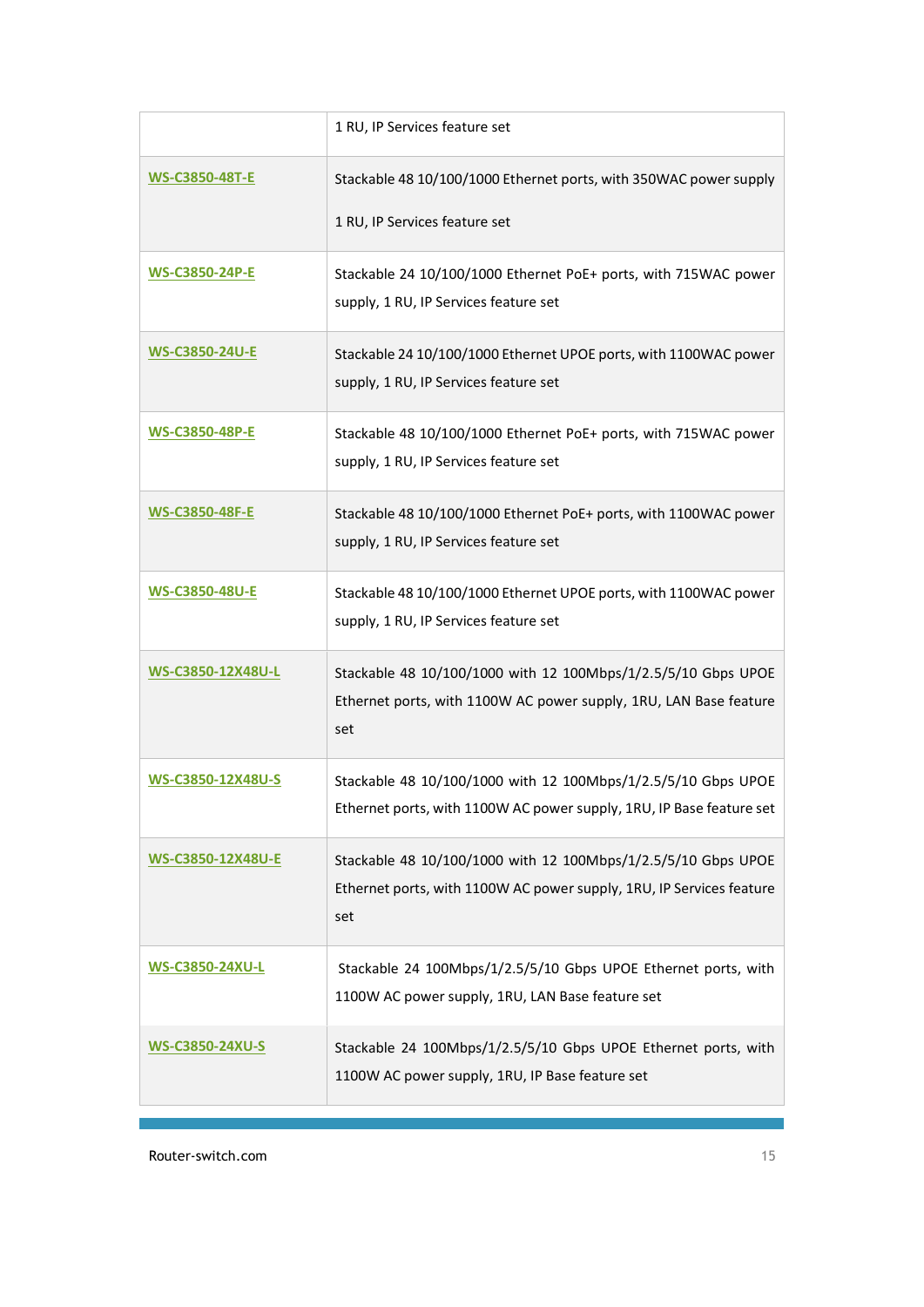| <b>WS-C3850-24XU-E</b>   | Stackable 24 100Mbps/1/2.5/5/10 Gbps UPOE Ethernet ports, with<br>1100W AC power supply, 1RU, IP Services feature set     |
|--------------------------|---------------------------------------------------------------------------------------------------------------------------|
| WS-C3850-12S-S           | Stackable 12 SFP Ethernet ports, with 350WAC power supply, 1 RU, IP<br>Base feature set                                   |
| <b>WS-C3850-12S-E</b>    | Stackable 12 SFP Ethernet ports, with 350WAC power supply, 1 RU, IP<br>Services feature set                               |
| WS-C3850-24S-S           | Stackable 24 SFP Ethernet ports, with 350WAC power supply, 1 RU, IP<br>Base feature set                                   |
| <b>WS-C3850-24S-E</b>    | Stackable 24 SFP Ethernet ports, with 350WAC power supply, 1 RU, IP<br>Services feature set                               |
| <b>WS-C3850-12XS-S</b>   | Stackable 12 SFP+ Ethernet ports, with 350WAC power supply, 1 RU,<br>IP Base feature set                                  |
| <b>WS-C3850-12XS-E</b>   | Stackable 12 SFP+ Ethernet ports, with 350WAC power supply, 1 RU,<br>IP Services feature set                              |
| <b>WS-C3850-24XS-S</b>   | Stackable 24 SFP+ Ethernet ports, with 715WAC power supply, 1 RU,<br>IP Base feature set                                  |
| <b>WS-C3850-24XS-E</b>   | Stackable 24 SFP+ Ethernet ports, with 715WAC power supply, 1 RU,<br>IP Services feature set                              |
| <b>WS-C3850-48XS-S</b>   | Standalone, 48 SFP+ and 4 QSFP+ Ethernet ports, with 750WAC front-<br>to-back power supply, 1 RU, IP Base feature set     |
| <b>WS-C3850-48XS-E</b>   | Standalone, 48 SFP+ and 4 QSFP+ Ethernet ports, with 750WAC front-<br>to-back power supply, 1 RU, IP Services feature set |
| <b>WS-C3850-48XS-F-S</b> | Standalone, 48 SFP+ and 4 QSFP+ Ethernet ports, with 750WAC back-<br>to-front power supply, 1 RU, IP Base feature set     |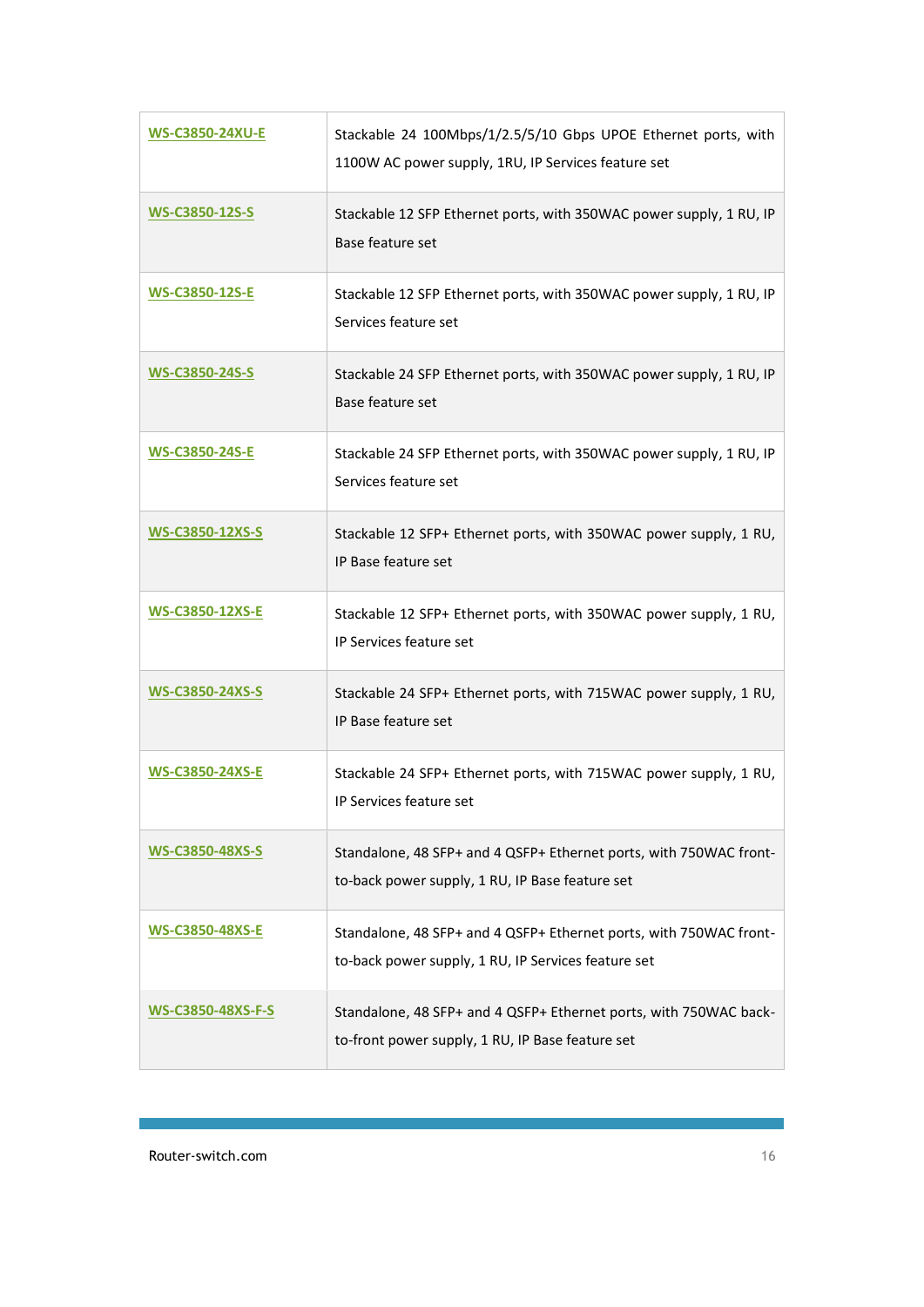| <b>WS-C3850-48XS-F-E</b>                           | Standalone, 48 SFP+ and 4 QSFP+ Ethernet ports, with 750WAC back-<br>to-front power supply, 1 RU, IP Services feature set               |
|----------------------------------------------------|-----------------------------------------------------------------------------------------------------------------------------------------|
| <b>Cisco Catalyst 3850 Bundles</b>                 |                                                                                                                                         |
| <b>WS-C3850-24PW-S</b>                             | Cisco Catalyst 3850 24-port PoE IP Base with 5 access point license                                                                     |
| <b>WS-C3850-48PW-S</b>                             | Cisco Catalyst 3850 48-port PoE IP Base with 5 access point license                                                                     |
| <b>WS-C3850-24UW-S</b>                             | Cisco Catalyst 3850 24 Port UPOE with 5 access point licenses IP Base                                                                   |
| <b>WS-C3850-48W-S</b>                              | Cisco Catalyst 3850 48 Port PoE with 5 access point licenses IP Base                                                                    |
| <b>WS-C3850-48UW-S</b>                             | Cisco Catalyst 3850 48 Port UPOE with 5 access point licenses IP Base                                                                   |
| <b>WS-C3850-24XUW-S</b>                            | Cisco Catalyst 3850 24 Port UPOE with 24 100Mbps/1/2.5/5/10 Gbps<br>and 5 access point licenses IP Base                                 |
| WS-C3850-12X48UW-S                                 | Cisco Catalyst 3850 48 Port UPOE with 12 100Mbps/1/2.5/5/10 Gbps<br>and 5 access point licenses IP Base                                 |
| <b>WS-C3850-16XS-S</b>                             | Cisco Catalyst 3850 12 SFP+ port stackable model, with C3850-NM-4-<br>10G module and 350WAC power supply. 1 RU, IP Base feature set     |
| <b>WS-C3850-16XS-E</b>                             | Cisco Catalyst 3850 12 SFP+ port stackable model, with C3850-NM-4-<br>10G module and 350WAC power supply. 1 RU, IP Services feature set |
| <b>WS-C3850-32XS-S</b>                             | Cisco Catalyst 3850 24 SFP+ port stackable model, with C3850-NM-8-<br>10G module and 715WAC power supply. 1 RU, IP Base feature set     |
| <b>WS-C3850-32XS-E</b>                             | Cisco Catalyst 3850 24 SFP+ port stackable model, with C3850-NM-8-<br>10G module and 715WAC power supply. 1 RU, IP Services feature set |
| Network Modules for the Cisco Catalyst 3850 Series |                                                                                                                                         |
| C3850-NM-4-1G                                      | 4 x Gigabit Ethernet network module spare                                                                                               |
| C3850-NM-2-10G                                     | 4 x Gigabit Ethernet/2 x 10 Gigabit Ethernet network module spare                                                                       |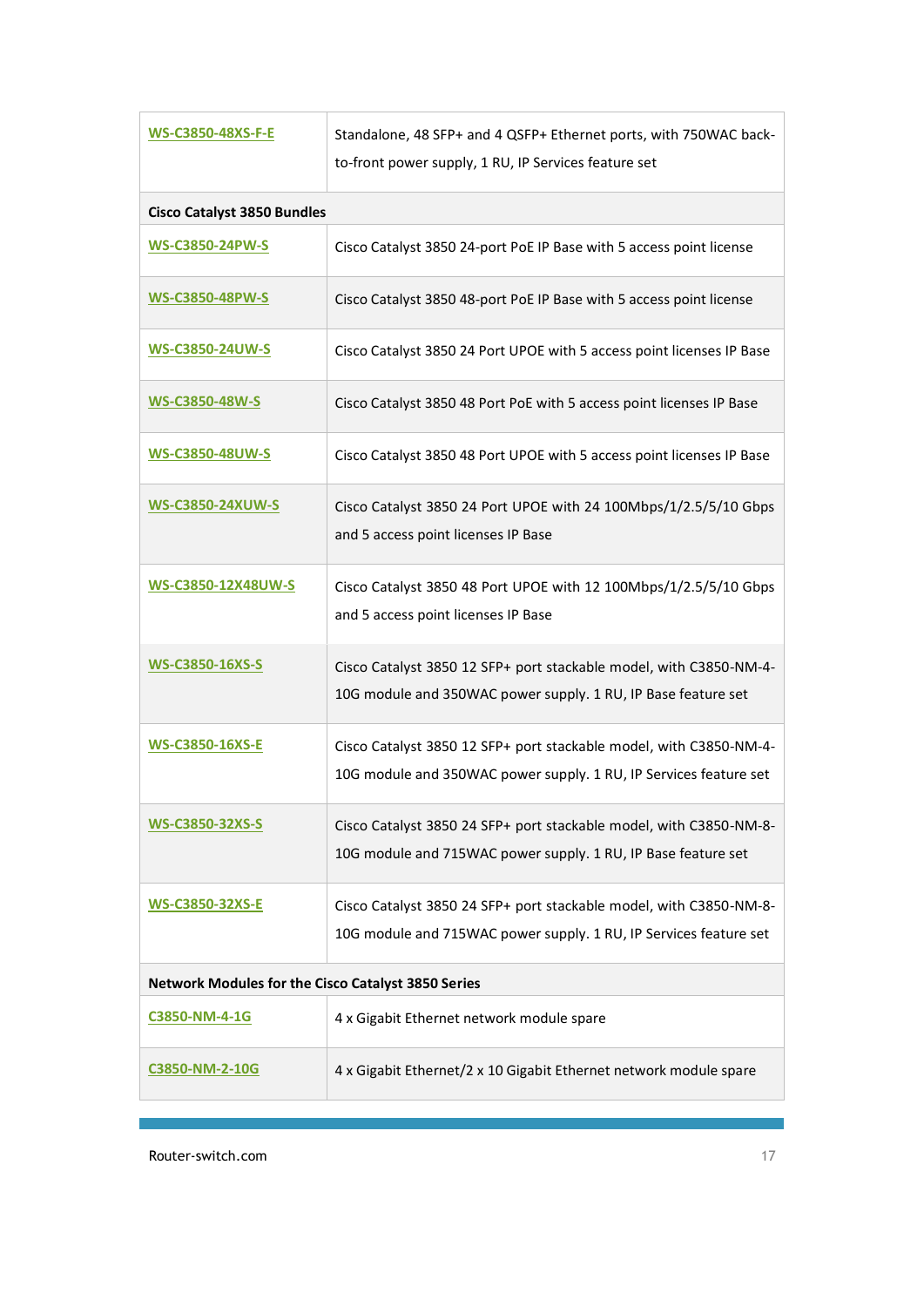| C3850-NM-BLANK           | Network module blank spare                                                    |
|--------------------------|-------------------------------------------------------------------------------|
| C3850-NM-4-10G           | 4 x Gigabit Ethernet/4 x 10 Gigabit Ethernet network module spare             |
| C3850-NM-8-10G           | 8 x Gigabit Ethernet/8 x 10 Gigabit Ethernet network module spare             |
| C3850-NM-2-40G           | 2 x 40 Gigabit Ethernet network module spare                                  |
| <b>Software Licenses</b> |                                                                               |
| C3850-12-S-E             | Cisco Catalyst 3850 12-port IP Base to IP Services RTU paper license          |
| C3850-24-L-S             | Cisco Catalyst 3850 24-port Switch LAN Base to IP Base RTU paper<br>license   |
| C3850-48-L-S             | Cisco Catalyst 3850 48-port Switch LAN Base to IP Base RTU paper<br>license   |
| C3850-24-L-E             | Cisco Catalyst 3850 24-port LAN Base to IP Services RTU paper license         |
| C3850-48-L-E             | Cisco Catalyst 3850 48-port LAN Base to IP Services RTU paper license         |
| C3850-24-S-E             | Cisco Catalyst 3850 24-port IP Base to IP Services RTU paper license          |
| C3850-48-S-E             | Cisco Catalyst 3850 48-port IP Base to IP Services RTU paper license          |
| L-C3850-24-L-S           | Cisco Catalyst 3850 24-port LAN Base to IP Base RTU electronic license        |
| L-C3850-48-L-S           | Cisco Catalyst 3850 48-port LAN Base to IP Base RTU electronic license        |
| L-C3850-24-L-E           | Cisco Catalyst 3850 24-port LAN Base to IP Services RTU electronic<br>license |
| L-C3850-48-L-E           | Cisco Catalyst 3850 48-port LAN Base to IP Services RTU electronic<br>license |
| L-C3850-24-S-E           | Cisco Catalyst 3850 24-port IP Base to IP Services RTU electronic<br>license  |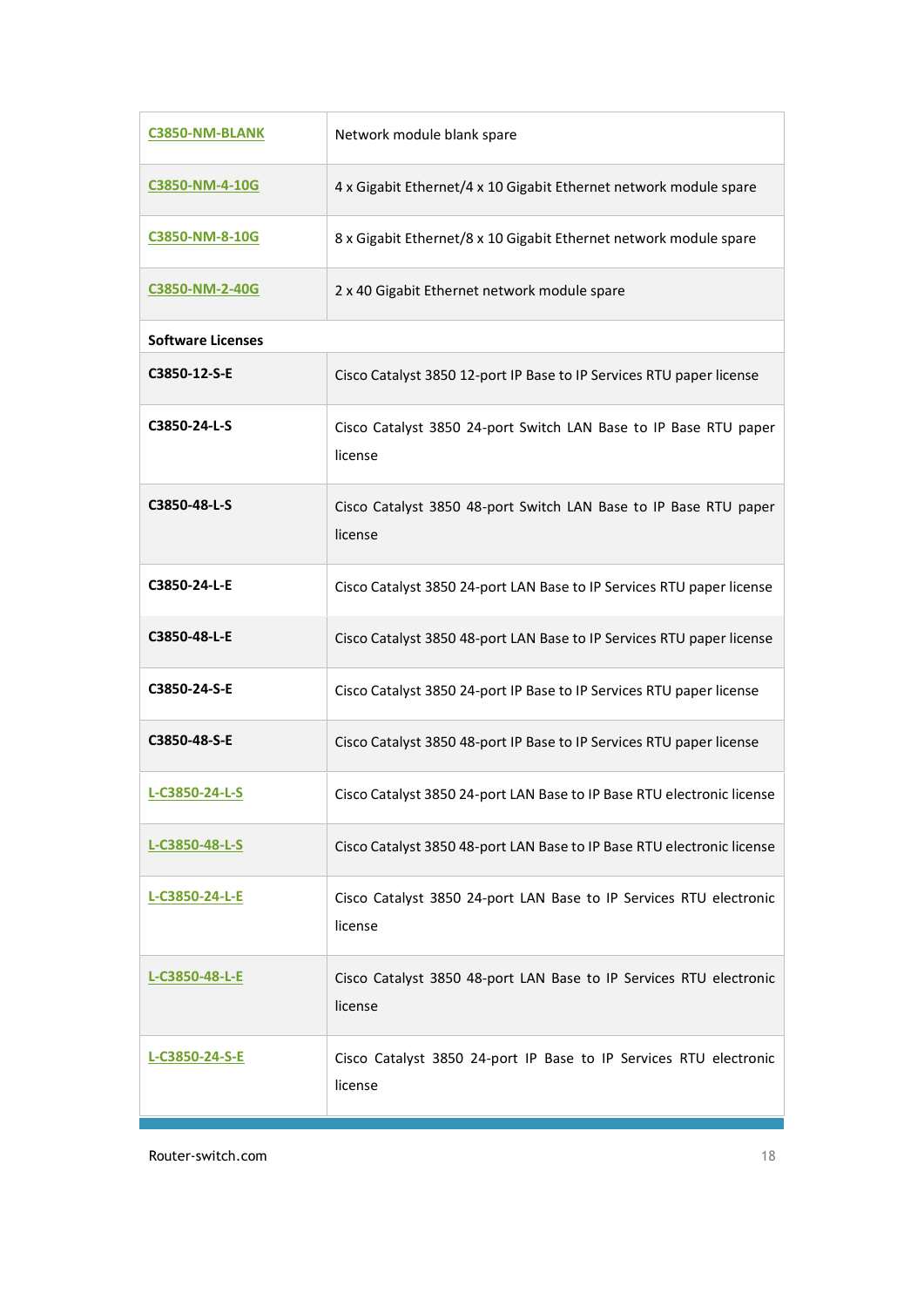| L-C3850-48-S-E               | Cisco Catalyst 3850 48-port IP Base to IP Services RTU electronic<br>license                         |
|------------------------------|------------------------------------------------------------------------------------------------------|
| L-C3850-12-S-E               | Cisco Catalyst 3850 12-port IP Base to IP Services RTU electronic<br>license                         |
| <b>Access Point Licenses</b> |                                                                                                      |
| L-LIC-CT3850-UPG             | Primary upgrade license SKU for Cisco 3850 wireless controller (e-<br>delivery)                      |
| <b>L-LIC-CTIOS-1A</b>        | 1 access point adder license for Cisco IOS Software based wireless<br>controller (e-delivery)        |
| <b>LIC-CT3850-UPG</b>        | Primary upgrade license SKU for Cisco 3850 wireless controller (paper<br>license)                    |
| LIC-CTIOS-1A                 | 1 access point adder license for the Cisco IOS Software based wireless<br>controller (paper license) |
|                              | Power Supplies and Fan for the Cisco Catalyst 3850 Series                                            |
| PWR-C1-350WAC                | 350WAC power supply spare                                                                            |
| <b>PWR-C1-715WAC</b>         | 715WAC power supply spare                                                                            |
| <b>PWR-C1-1100WAC</b>        | 1100WAC power supply spare                                                                           |
| <b>PWR-C1-440WDC</b>         | 440WDC power supply spare                                                                            |
| <b>PWR-C1-BLANK=</b>         | Power supply blank spare                                                                             |
| <b>PWR-C3-750WAC-R</b>       | 750WAC power supply spare front-to-back airflow for 48XS                                             |
| <b>PWR-C3-750WAC-F=</b>      | 750WAC power supply spare back-to-front airflow for 48XS                                             |
| <b>PWR-C3-750WDC-R=</b>      | 750WDC power supply spare front-to-back airflow for 48XS                                             |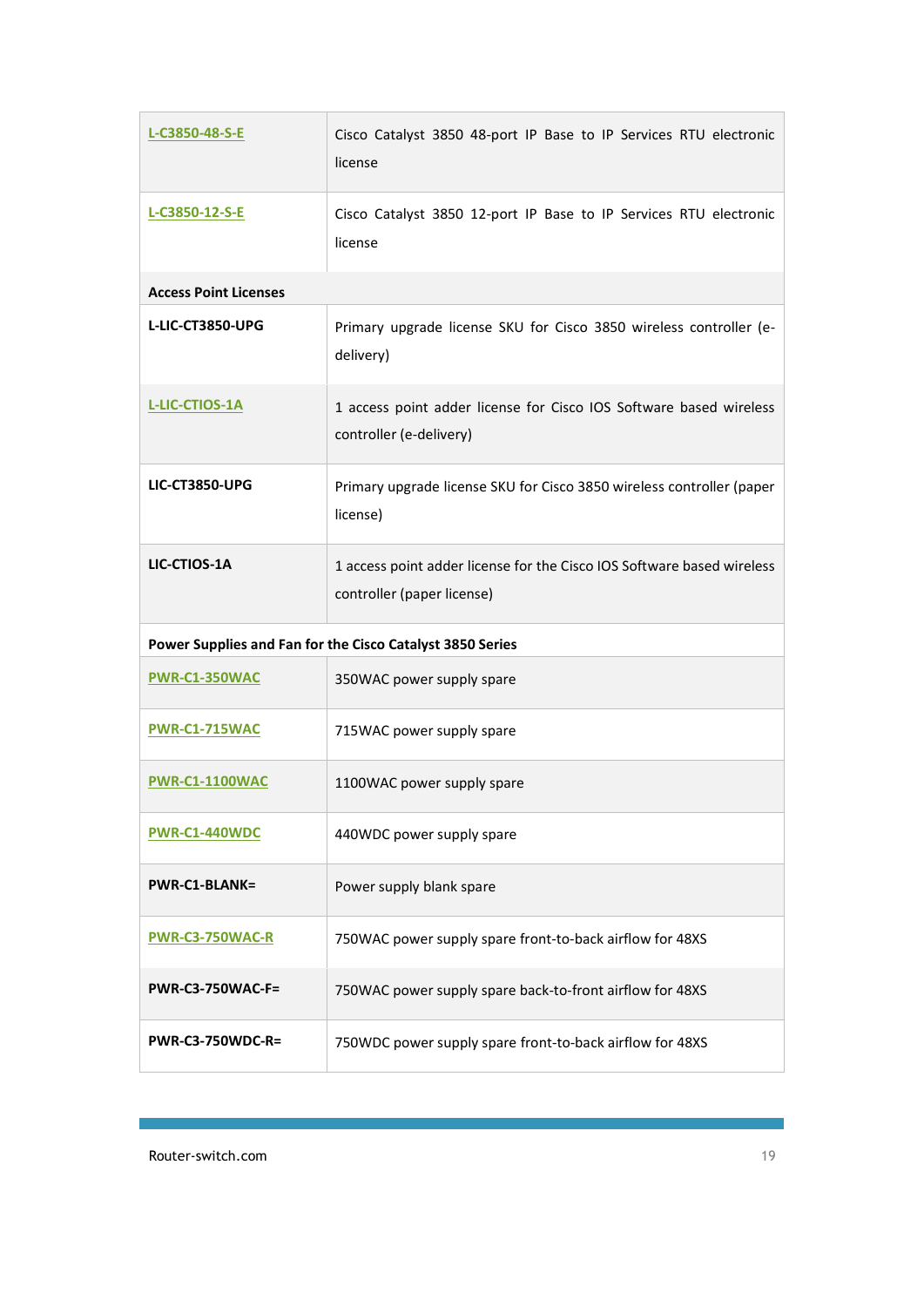| <b>PWR-C3-750WDC-F=</b>                              | 750WDC power supply spare back-to-front airflow for 48XS               |
|------------------------------------------------------|------------------------------------------------------------------------|
| $FAN-T3-R=$                                          | Fan module spare front-to-back airflow for 48XS                        |
| $FAN-T3-F=$                                          | Fan module spare back-to-front airflow for 48XS                        |
| C3850-FAN-T1=                                        | Cisco Catalyst 3850 and WLC 5760 Type 1 Fan Module                     |
|                                                      | StackWise-480 and StackPower Cables for the Cisco Catalyst 3850 Series |
| STACK-T1-50CM=                                       | Cisco StackWise-480 50cm stacking cable spare                          |
| STACK-T1-1M=                                         | Cisco StackWise-480 1m stacking cable spare                            |
| STACK-T1-3M=                                         | Cisco StackWise-480 3m stacking cable spare                            |
| CAB-SPWR-30CM=                                       | Cisco Catalyst 3850 StackPower cable 30cm spare                        |
| CAB-SPWR-150CM                                       | Cisco Catalyst 3850 StackPower cable 150cm spare                       |
| Spare Power Cords for the Cisco Catalyst 3850 Series |                                                                        |
|                                                      |                                                                        |
| <b>CAB-TA-NA</b>                                     | AC power cord for Cisco Catalyst 3850 (North America)                  |
| <b>CAB-TA-AP</b>                                     | AC power cord for Cisco Catalyst 3850 (Australia)                      |
| <b>CAB-TA-AR</b>                                     | AC power cord for Cisco Catalyst 3850 (Argentina)                      |
| <b>CAB-TA-SW</b>                                     | AC power cord for Cisco Catalyst 3850 (Switzerland)                    |
| <b>CAB-TA-UK</b>                                     | AC power cord for Cisco Catalyst 3850 (United Kingdom)                 |
| <b>CAB-TA-JP</b>                                     | AC power cord for Cisco Catalyst 3850 (Japan)                          |
| CAB-TA-250VAC-JP=                                    | Japan 250VAC power cord for Cisco Catalyst 3850 (Japan)                |
| <b>CAB-TA-EU</b>                                     | AC power cord for Cisco Catalyst 3850 (Europe)                         |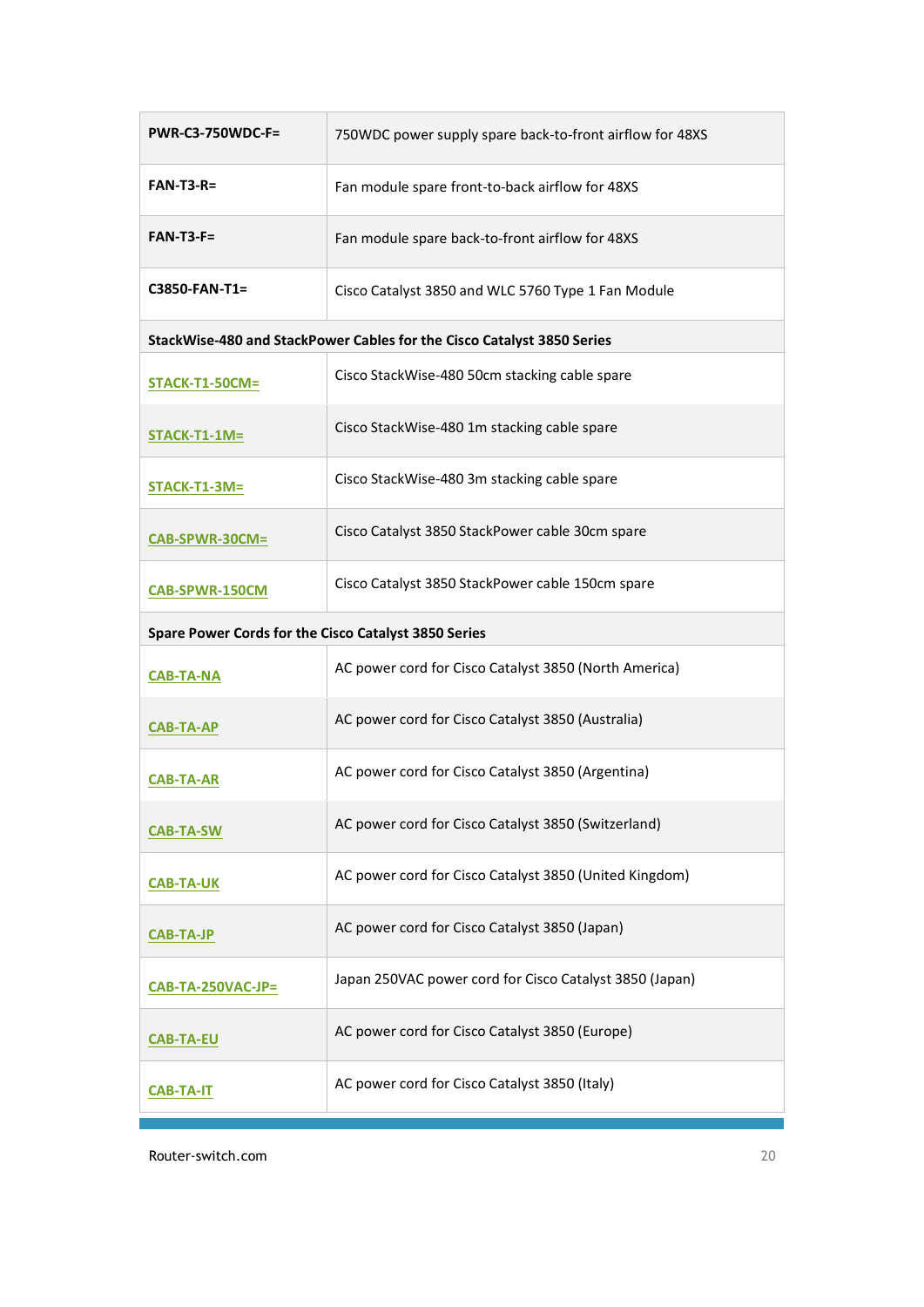| <b>CAB-TA-IN</b>                                                       | AC power cord for Cisco Catalyst 3850 (India)                                          |
|------------------------------------------------------------------------|----------------------------------------------------------------------------------------|
| $CAB-TA-CN=$                                                           | AC power cord for Cisco Catalyst 3850 (China)                                          |
| <b>CAB-TA-DN</b>                                                       | AC power cord for Cisco Catalyst 3850 (Denmark)                                        |
| <b>CAB-TA-IS</b>                                                       | AC power cord for Cisco Catalyst 3850 (Israel)                                         |
| CAB-ACBZ-12A=                                                          | AC power cord for Cisco Catalyst 3850 (Brazil), 12A/125V BR-3-20 plug<br>up to 12A     |
| CAB-ACBZ-10A=                                                          | AC power cord for Cisco Catalyst 3850 (Brazil), 10A/250V BR-3-10 plug<br>up to 10A     |
| CAB-C15-CBN                                                            | Cabinet jumper power cord, 250 VAC 13A, C14-C15 connectors                             |
| Spare Accessory and Rack Mount Kits for the Cisco Catalyst 3850 Series |                                                                                        |
| <b>C3850-ACC-KIT=</b>                                                  | Accessory kit for Cisco Catalyst 3850 Series                                           |
| <b>C3850-RAC-KIT=</b>                                                  | Rack mount kit for Cisco Catalyst 3850 Series                                          |
| C3850-4PT-KIT=                                                         | Extension rails and brackets for four-point mounting for Cisco Catalyst<br>3850 Series |

and the control of the control of the control of the control of the control of the control of the control of the